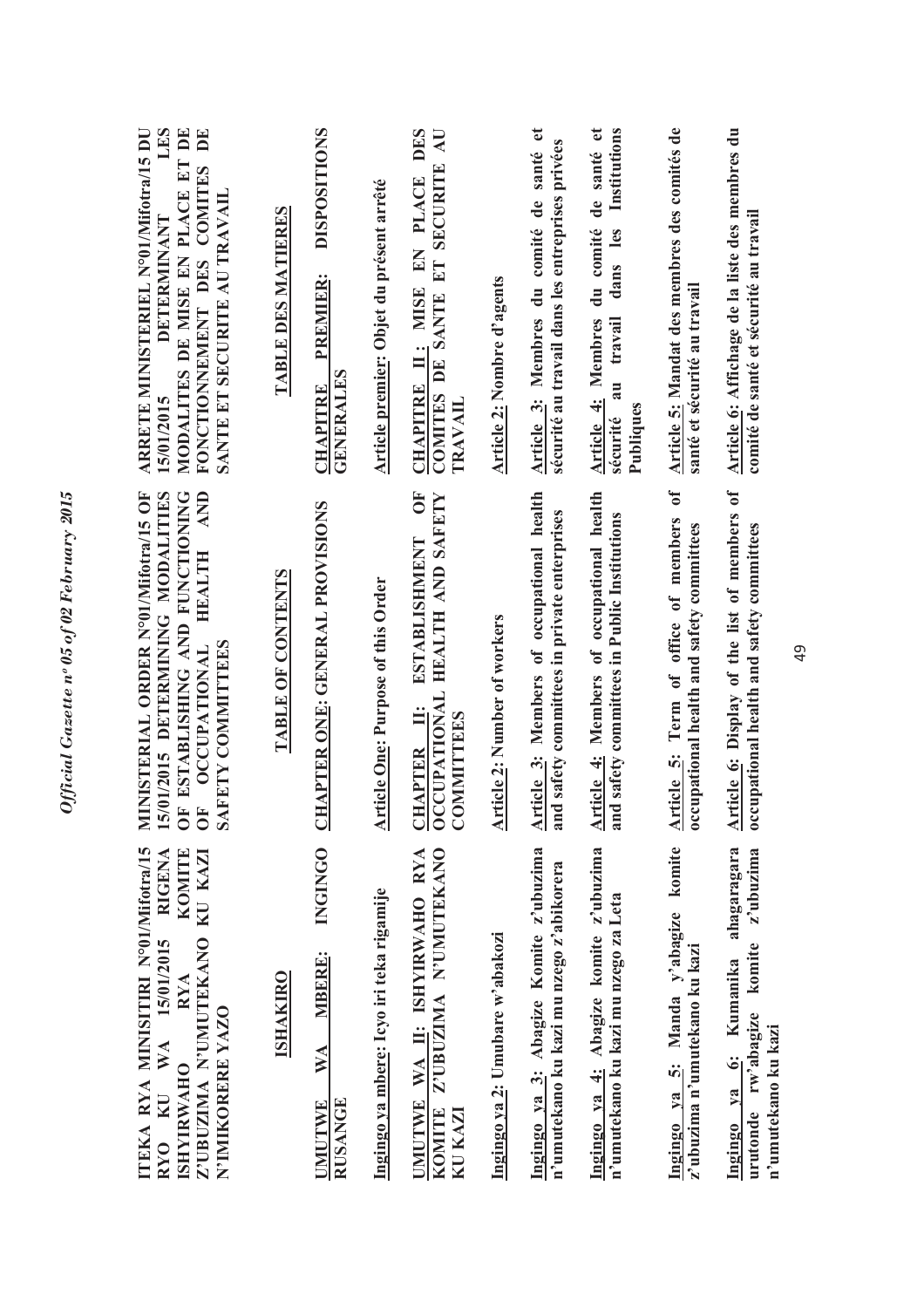| <b>INSHINGANO</b><br>N'IMIKORERE YA KOMITE Z'UBUZIMA<br>N'UMUTEKANO KU KAZI<br>ill.<br>WA<br>UMUTWE | <b>CHAPTER III: RESPONSIBILITIES AND<br/>FUNCTIONING OF OCCUPATIONAL</b><br>HEALTH AND SAFETY COMMITTEES | ET<br>$\mathbf{D}$ E<br>FONCTIONNEMENT DES COMITES<br><b>ATTRIBUTIONS</b><br>SANTE ET SECURITE AU TRAVAIL<br>Ë<br><b>CHAPITRE</b> |
|-----------------------------------------------------------------------------------------------------|----------------------------------------------------------------------------------------------------------|-----------------------------------------------------------------------------------------------------------------------------------|
| komite<br>za<br>z'ubuzima n'umutekano ku kazi<br>Ingingo ya 7: Inshingano                           | Article 7: Responsibilities of the occupational<br>health and safety committees                          | Article 7: Attributions des comités de santé et<br>sécurité au travail                                                            |
| Ingingo ya 8: Raporo y'igihembwe                                                                    | <b>Article 8: Quarterly report</b>                                                                       | <b>Article 8: Rapport trimestriel</b>                                                                                             |
| Ingingo ya 9: Ibikorwa by'ubutabazi                                                                 | <b>Article 9:</b> First aid activities                                                                   | Article 9: Activités de premier secours                                                                                           |
| Ingingo ya 10: Inama za komite z'ubuzima<br>n'umutekano ku kazi                                     | Article 10: Occupational health and safety<br>committees meetings                                        | $\mathfrak{g}$<br>Article 10: Réunions des comités de santé<br>sécurité au travail                                                |
| Ingingo ya 11: Igitabo cy'amakuru yerekeye<br>ubuzima n'umutekano ku kazi                           | Occupational health and safety<br>Article 11:<br>register                                                | Registre de santé et sécurité au<br><b>Article 11:</b><br>travail                                                                 |
| bya<br>Ingingo ya 12: Ubugenzuzi bw'ibikorwa<br>komite z'ubuzima n'umutekano ku kazi                | Article 12: Monitoring of occupational health<br>and safety committees activities                        | Article 12: Contrôle des comités de santé et<br>sécurité au travail                                                               |
| UMUTWE WA IV: INGINGO ZISOZA                                                                        | <b>CHAPTER IV: FINAL PROVISIONS</b>                                                                      | <b>CHAPITRE IV: DISPOSITIONS FINALES</b>                                                                                          |
| rwego<br>mu<br>Ingingo ya 13: Ibihano byo<br>rw'akazi mu zzego z'abikorera                          | <b>Article 13: Administrative sanctions in Private</b><br>Enterprises<br>nterprises                      | Article 13: Sanctions administratives dans les<br><b>Entreprises Privées</b>                                                      |
| rwego<br>mu<br>ovq<br>Ingingo ya 14: Ibihano<br>rw'akazi mu nzego za Leta                           | <b>Article 14: Administrative sanctions in Public</b><br>Institutions                                    | les<br>Article 14: Sanctions administratives dans<br><b>Institutions Publiques</b>                                                |
| ry'ingingo<br>Ivanwaho<br>zinyuranyije n'iri teka<br><u>15:</u><br>Ingingo ya                       | <b>Article 15: Repealing provision</b>                                                                   | <b>Article 15: Disposition abrogatoire</b>                                                                                        |
| ritangira<br>iteka<br>Igihe<br><b>16:</b><br>$1$<br>gukurikizwa<br>Ingingo                          | Article 16: Commencement                                                                                 | Article 16: Entrée en vigueur                                                                                                     |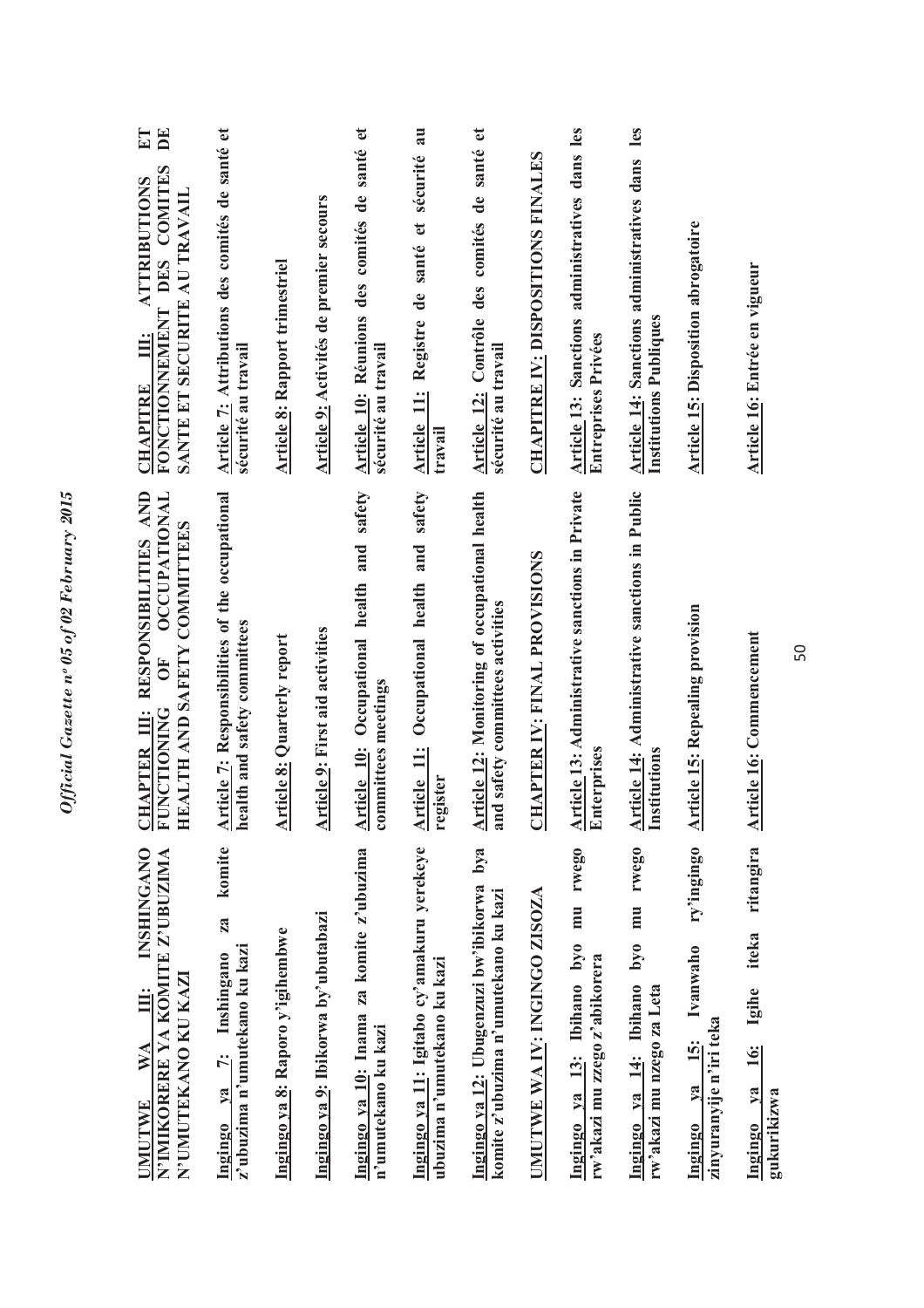| TTEKA RYA MINISITIRI N°01/Mifotr/15<br>ZUBUZIMA N'UMUTEKANO KU KAZI<br><b>RIGENA</b><br>KOMITE<br>KU WA 15/01/2015<br><b>RYA</b><br>N'IMIKORERE YAZO<br><b>ISHYIRWAHO</b><br>RY <sub>0</sub> | <b>HEALTH AND</b><br>MINISTERIAL ORDER N°01/Mifotra/15 OF<br>15/01/2015 DETERMINING MODALITIES<br>F ESTABLISHING AND FUNCTIONING<br>OF ESTABLICATIONAL<br>OF OCCUPATIONAL                      | LES<br>MODALITES DE MISE EN PLACE ET DE<br>FONCTIONNEMENT DES COMITES DE<br><b>ARRETE MINISTERIEL N°01/Mifotra/15 DU</b><br>SANTE ET SECURITE AU TRAVAII<br>DETERMINANT<br>15/01/2015 |
|----------------------------------------------------------------------------------------------------------------------------------------------------------------------------------------------|------------------------------------------------------------------------------------------------------------------------------------------------------------------------------------------------|---------------------------------------------------------------------------------------------------------------------------------------------------------------------------------------|
| Minisitiri w'Abakozi ba Leta n'Umurimo;                                                                                                                                                      | he Minister of Public Service and Labour;<br>Ē                                                                                                                                                 | $\mathbf{d}$ u<br>Le Ministre de la Fonction Publique et<br>Travail;                                                                                                                  |
| Ashingiye ku Itegeko Nshinga rya Repubulika<br>y'u Rwanda ryo ku wa 04 Kamena 2003 nk'uko<br>ryavuguruwe kugeza ubu, cyane cyane mu<br>ngingo zaryo, iya 120, iya 121 n'iya 201;             | Pursuant to the Constitution of the Republic of<br>Rwanda of 04 June 2003 as amended to date,<br>especially in Articles 120, 121 and 201;                                                      | du 04 juin 2003 telle que révisée à ce jour,<br>Vu la Constitution de la République du Rwanda<br>spécialement en ses Articles 120, 121 et 201;                                        |
| Ashingiye ku Itegeko n° 13/2009 ryo ku wa<br>27/05/2009 rigenga Umurimo mu Rwanda,<br>cyane cyane mu ngingo yaryo ya 95;                                                                     | Pursuant to Law n° 13/2009 of 27/05/2009<br>Rwanda, especially in<br>Labour in<br>regulating<br>Article 95:                                                                                    | Vu la Loi nº 13/2009 du 27/05/2009 portant<br>Rwanda,<br>au<br>Travail<br>spécialement en son Article 95;<br>$\vec{a}$<br>réglementation                                              |
| Ashingiye ku Itegeko n° 86/2013 ryo ku wa<br>Abakozi ba Leta, cyane cyane mu ngingo yaryo<br>11/09/2013 rishyiraho Sitati Rusange igenga<br>ya 68;                                           | for Public<br>Pursuant to Law n° 86/2013 of 11/09/2013<br>establishing the General Statute<br>Service, especially in Article 68;                                                               | Vu la Loi n° 86/2013 du 11/09/2013 portant Statut<br>Général de la Fonction Publique; spécialement en<br>son Article 68;                                                              |
| Asubiye ku Iteka rya Minisitiri n° 01 ryo ku wa<br>17/05/2012 rigena ishyirwaho rya komite<br>z'ubuzima n'umutekano ku kazi n'imikorere<br>yazo;                                             | Having reviewed the Ministerial Order n° 01 of<br>$\sigma$ f<br>of occupational<br>modalities<br>and functioning<br>health and safety committees;<br>determining<br>establishing<br>17/05/2012 | déterminant les modalités de mise en place et de<br>Revu l'Arrêté Ministériel n° 01 du 17/05/2012<br>fonctionnement des comités de santé et sécurité au<br>travail:                   |
| yateranye ku wa<br>15/10/2014, imaze kubisuzuma no kubyemeza;<br>Inama y'Abaminisitiri                                                                                                       | After consideration and approval by Cabinet, in<br>session of $15/10/2014$ ;<br>its                                                                                                            | Après examen et adoption par le Conseil des<br>Ministres, en sa séance du 15/10/2014;                                                                                                 |
| <b>ATEGETSE:</b>                                                                                                                                                                             | EREBY ORDERS:<br>Ξ                                                                                                                                                                             | <b>ARRETE:</b>                                                                                                                                                                        |

Official Gazette nº 05 of 02 February 2015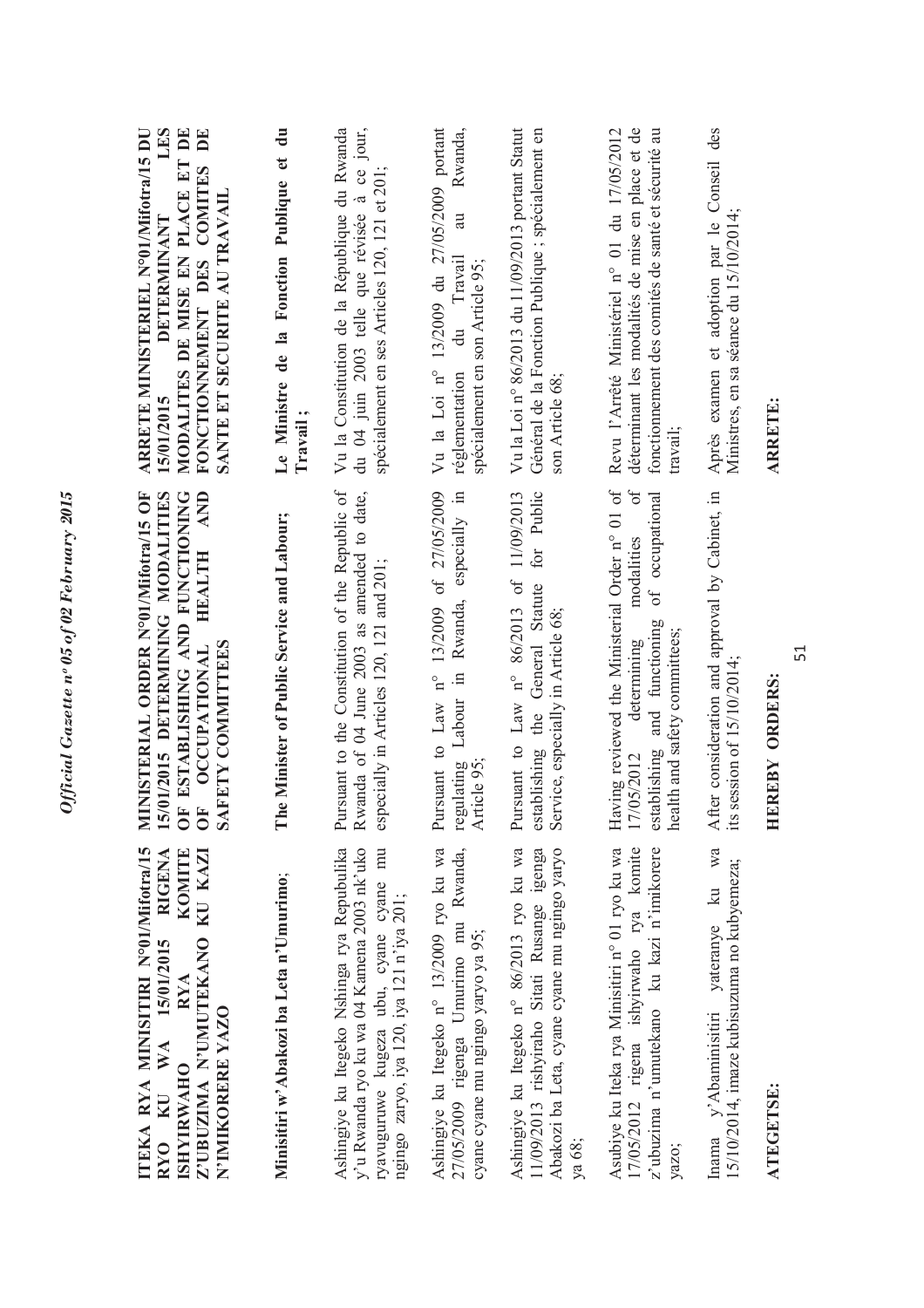| $\blacktriangle$<br>abakozi<br>n'umutekano ku kazi n'imikorere yazo mu<br>Z'UBUZIMA N'UMUTEKANO<br>UMUTWE WA II: ISHYIRWAHO RYA<br>nzego za Leta no mu bigo by'abikorera.<br>cy'abikorera gifite nibura<br>Ingingo ya 2: Umubare w'abakozi<br><b>KOMITE</b><br>KU KAZI<br>Ikigo                                                                                                                                                                                                                                                                      | This Order determines modalities of establishing<br>private enterprise with at least thirty (30)<br>and functioning of occupational health and safety<br>committees in public institutions and private<br>ŌF<br>CCUPATIONAL HEALTH AND SAFETY<br>ESTABLISHMENT<br><b>Article One: Purpose of this Order</b><br><b>Article 2: Number of workers</b><br><b>COMMITTEES</b><br><b>CHAPTER<br/>OCCUPATIO</b><br>enterprises.                                                                                                                                          | Le présent arrêté détermine les modalités de mise<br>en place et de fonctionnement des comités de<br>santé et sécurité au travail dans les institutions<br>L'entreprise privée ayant au moins trente (30)<br>EN PLACE DES<br>COMITES DE SANTE ET SECURITE AU<br>Article premier: Objet du présent arrêté<br>publiques et établissements privés<br>Article 2: Nombre d'agents<br>CHAPITRE II: MISE<br><b>GENERALES</b><br><b>TRAVAIL</b>                                                                                                                                                               |
|------------------------------------------------------------------------------------------------------------------------------------------------------------------------------------------------------------------------------------------------------------------------------------------------------------------------------------------------------------------------------------------------------------------------------------------------------------------------------------------------------------------------------------------------------|------------------------------------------------------------------------------------------------------------------------------------------------------------------------------------------------------------------------------------------------------------------------------------------------------------------------------------------------------------------------------------------------------------------------------------------------------------------------------------------------------------------------------------------------------------------|-------------------------------------------------------------------------------------------------------------------------------------------------------------------------------------------------------------------------------------------------------------------------------------------------------------------------------------------------------------------------------------------------------------------------------------------------------------------------------------------------------------------------------------------------------------------------------------------------------|
| $\blacktriangleleft$<br>Ikigo cy'abikorera kitagejeje ku mubare<br>gishyiraho<br>mirongo itatu (30), kigomba gushyiraho komite<br>ku kazi ku<br>n'unwungirije<br>$y$ 'ubuzima<br>2° ikigo cyigenga gishyiraho komite<br>gutegura<br>umukozi<br>y'ubuzima n'umutekano ku kazi yuzuye<br>n'umutekano ku kazi mu kigo;<br>bihitamo<br>kigomba<br>w'abakozi mirongo itatu (30),<br>komite y'ubuzima n'umutekano<br>komite<br>y'ubuzima n'umutekano ku kazi.<br>uburyo abakozi<br>1° ikigo cyigenga<br>ubahagarariye<br>bahagarariye<br>buryo bukurikira: | private enterprise with less than thirty (30)<br>occupational health<br>and<br>the private enterprise shall organize how<br>employees choose among themselves<br>their representative and his/her deputy<br>private enterprise shall establish a<br>safety<br>representing an occupational health and<br>employees, establishes occupational health<br>safety committee in the enterprise;<br>and<br>occupational health<br>employees shall establish<br>safety committee as follows:<br>and safety committee.<br>the<br>$\overline{1}^{\circ}$<br>$\frac{1}{2}$ | l'entreprise privée met en place le comité<br>employés, doit mettre en place le comité de santé<br>L'Entreprise privée ayant moins de trente (30)<br>employés, met en place le comité de santé et<br>comité de santé et sécurité au travail dans<br>complet de santé et sécurité au travail à<br>organiser<br>employés peuvent choisir<br>un représentant et son<br>suppléant qui seront des représentants du<br>doit<br>privée<br>sécurité au travail comme suit:<br>comment les<br>parmi eux<br>l'Institution;<br>et sécurité au travail<br>l'entreprise<br>$\overline{1}^{\circ}$<br>$\frac{1}{2}$ |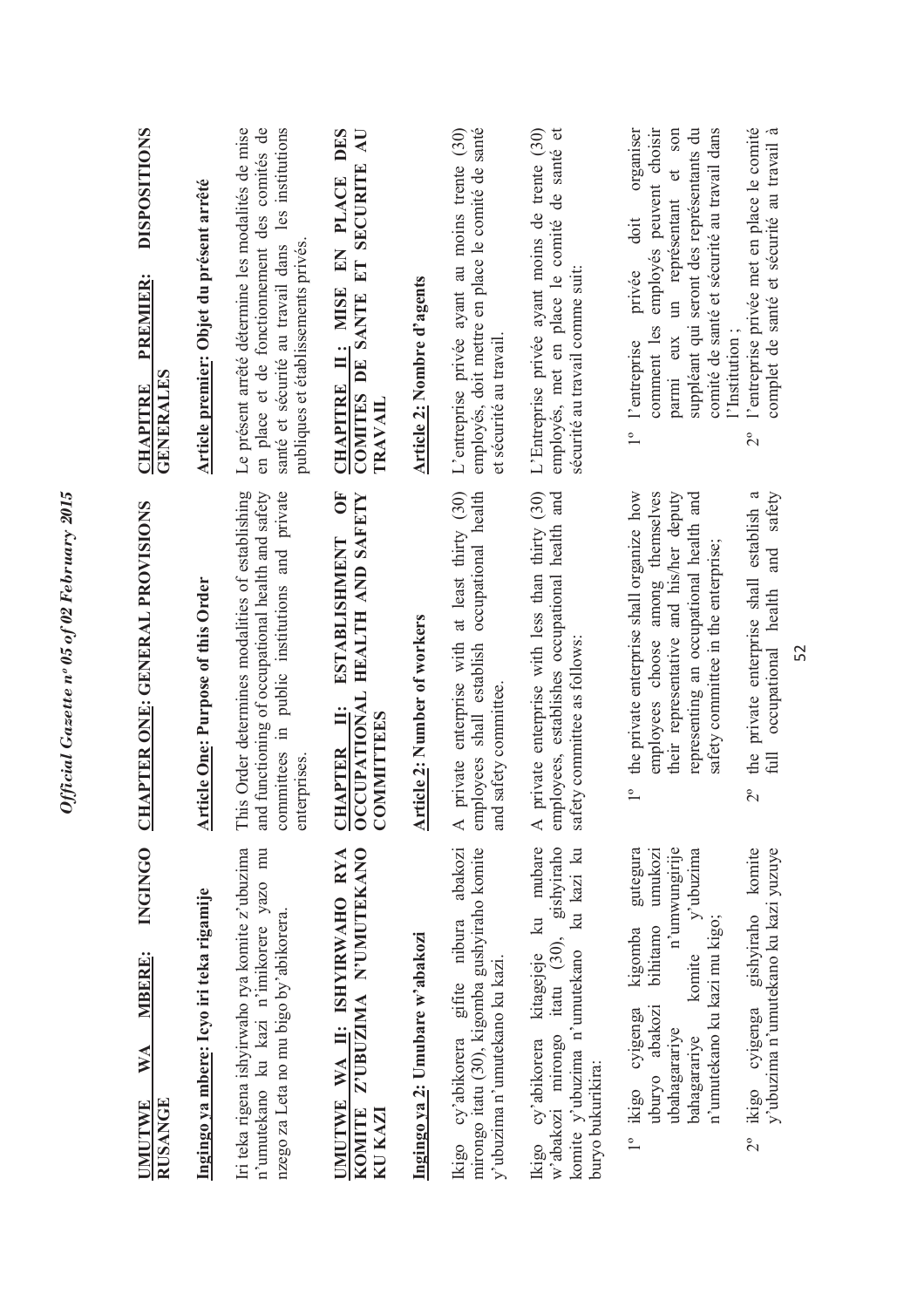| l'Autorité<br>ses<br>$\sigma$<br>l'Institution<br>entre<br>l'accord<br>g<br>Compétente<br>employes<br>travers<br>agreement<br>the<br>$\sigma$ | Après avoir inspecté et constaté le besoin, l'agent<br>au niveau national ou l'Inspecteur du Travail au<br>niveau national, peut demander à l'employeur de<br>mettre en place le comité de santé et sécurité au<br>de l'Etat chargé de la santé et sécurité au travail<br>travail | Article 3: Membres des comités de santé et<br>sécurité au travail dans les entreprises privées | sont<br>Les membres du comité de santé et sécurité au<br>sélectionnés parmi les employés de l'entreprise.<br>privée<br>travail dans une entreprise<br>are | Ce comité doit comprendre au moins cinq $(5)$<br>membres de la manière suivante     | $\overline{d}$ e<br>ಕೆ<br>l'Administration de l'Entreprise ayant le<br>au moins deux (2) représentants<br>provenant<br>poste de prise de décision;<br>l'employeur<br>$\overline{1}^{\circ}$<br>employer's | personnel après les élections des délégués<br>des<br>employés choisis parmi les délégués du<br>du personnel pour représenter les<br>employés au sein du comité de santé et<br>au moins trois (3) représentants<br>sécurité au travail<br>$\overline{C}$<br>elections of<br>employees' |
|-----------------------------------------------------------------------------------------------------------------------------------------------|-----------------------------------------------------------------------------------------------------------------------------------------------------------------------------------------------------------------------------------------------------------------------------------|------------------------------------------------------------------------------------------------|-----------------------------------------------------------------------------------------------------------------------------------------------------------|-------------------------------------------------------------------------------------|-----------------------------------------------------------------------------------------------------------------------------------------------------------------------------------------------------------|---------------------------------------------------------------------------------------------------------------------------------------------------------------------------------------------------------------------------------------------------------------------------------------|
| management<br>committee through mutual<br>enterprise and Employees.<br>the<br>between                                                         | Civil servant in charge of occupational health<br>and safety at national level or Labour Inspector at<br>national level after inspection in a private<br>enterprise may request the employer to establish<br>an occupational health and safety committee.                         | Article 3: Members of the occupational health<br>and safety committees in private enterprises  | The members of an occupational health and<br>safety committee in a private enterprise<br>selected from employees of the enterprise                        | That Committee shall comprise at least five (5)<br>members in the following manner: | representatives at decision making level<br>$\widehat{c}$<br>two<br>in the enterprise;<br>least<br>at<br>$\overline{1}^{\circ}$                                                                           | workers' representatives to represent<br>representatives chosen from workers'<br>employees in occupational health and<br>$\odot$<br>after<br>three<br>satety committee<br>representatives<br>at least<br>$\overline{C}$                                                               |
| binyuze mu bwumvikane bw'ubuyobozi<br>bw'ikigo n'abakozi.                                                                                     | Umukozi ushinzwe ubuzima n'umutekano ku<br>cyangwa<br>gusaba ubuyobozi bw'Ikigo<br>nyuma yo gukora igenzura mu Kigo cyigenga,<br>gushyiraho komite y'ubuzima n'umutekano ku<br>Umugenzuzi w'umurimo ku rwego rw'Igihugu<br>kazi ku rwego rw'Igihugu<br>ashobora<br>kazı.          | Ingingo ya 3: Abagize Komite z'ubuzima<br>n'umutekano ku kazi mu nzego z'abikorera             | Komite y'ubuzima n'umutekano ku kazi mu<br>kigo cyigenga itoranywa mu bakozi bagize<br>Ikigo.                                                             | Iyo Komite igizwe nibura n'abantu batanu (5)<br>ku buryo bukurikira:                | abakozi babiri (2) nibura bahagarariye<br>Umukoresha kandi bari ku rwego rufata<br>ibyemezo mu Kigo;<br>$\frac{1}{2}$                                                                                     | abakozi batatu (3) nibura bahagarariye<br>kugirango<br>komite<br>abakozi bagenzi babo batoranywa mu<br>ntumwa z'abakozi nyuma y'amatora<br>y'ubuzima n'umutekano ku kazi.<br>abakozi muri<br>z'abakozi<br>bahagararire<br>y'intumwa<br>$2^{\circ}$                                    |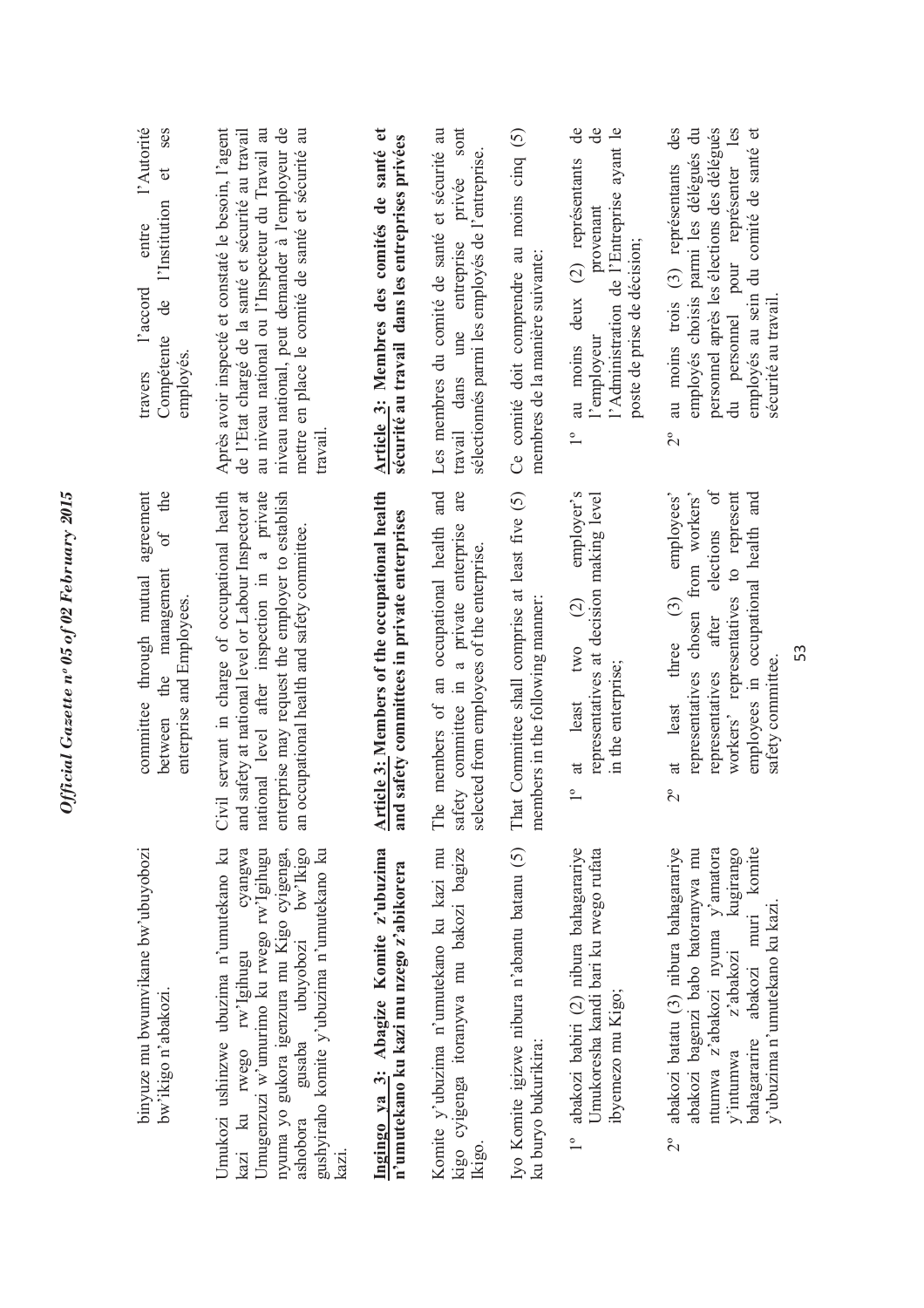| Dans le cas où il y a un employé chargé de santé<br>et sécurité au travail et/ou du service santé dans<br>une Entreprise, il doit être membre du comité de<br>santé et sécurité au travail.<br>In case the enterprise has an employee in charge<br>f occupational health and safety or a health<br>personnel, he/she shall automatically be among<br>members of the occupational health and safety<br>committee | Le nombre de représentants de l'employeur au<br>doit pas dépasser le nombre des représentants des<br>sein du comité de santé et sécurité au travail ne<br>employés dans le comité de santé et sécurité au<br>travail dans l'Entreprise.<br>the<br>$\mathfrak{h}$<br>occupational health and safety committee in the<br>$\Xi$<br>representing<br>the number<br>Employees<br>Employer shall not exceed<br>The number of employees<br>representing<br>employees<br>enterprise | mis en place, il désigne le Président, le Vice-<br>Président et le Secrétaire; et le Président doit être<br>Une fois le comité de santé et sécurité au travail<br>le représentant de l'employeur.<br>After establishment, the occupational health and<br>safety committee shall designate among<br>themselves the Chairperson, Vice Chairperson<br>nd Secretary; and the Chairperson must be an<br>employer's representative. | au travail dans cette branche<br>chaque branche doit constituer un comité de santé<br>Pour une entreprise avec différentes branches,<br>sécurité<br>particulière.<br>$\sigma$<br>In the event that an enterprise has different<br>branches, each branch shall establish an<br>occupational health and safety committee in that<br>particular branch | Dans le cas où il y'a plus d'une société ou<br>chaque société ou coopérative doit avoir au moins<br>représentant des employés dans le comité de santé<br>coopérative au sein d'une même entreprise,<br>un (1) représentant de l'employeur et un (1)<br>et sécurité au travail de cette Entreprise.<br>ooperative housed in a single enterprise, each<br>case there is more than one company or<br>ompany or cooperative shall have at least one<br>1) employer's representative and one (1)<br>mployee's representative in the occupational<br>health and safety committee of the enterprise. |
|-----------------------------------------------------------------------------------------------------------------------------------------------------------------------------------------------------------------------------------------------------------------------------------------------------------------------------------------------------------------------------------------------------------------|----------------------------------------------------------------------------------------------------------------------------------------------------------------------------------------------------------------------------------------------------------------------------------------------------------------------------------------------------------------------------------------------------------------------------------------------------------------------------|-------------------------------------------------------------------------------------------------------------------------------------------------------------------------------------------------------------------------------------------------------------------------------------------------------------------------------------------------------------------------------------------------------------------------------|-----------------------------------------------------------------------------------------------------------------------------------------------------------------------------------------------------------------------------------------------------------------------------------------------------------------------------------------------------|-----------------------------------------------------------------------------------------------------------------------------------------------------------------------------------------------------------------------------------------------------------------------------------------------------------------------------------------------------------------------------------------------------------------------------------------------------------------------------------------------------------------------------------------------------------------------------------------------|
| Umukozi ushinzwe ubuzima n'umutekano ku<br>kazi cyangwa ushinzwe ubuzima mu Kigo<br>kimufite agomba kuba mu bagize komite<br>y'ubuzima n'umutekano ku kazi.                                                                                                                                                                                                                                                     | Umubare w'abakozi bahagarariye Umukoresha<br>w'abakozi<br>bahagariye Abakozi muri komite y'ikigo.<br>umubare<br>kuruta<br>ntugomba                                                                                                                                                                                                                                                                                                                                         | $\tilde{a}$<br>n'umutekano ku kazi ishyiraho komite nyobozi<br>n'Umunyamabanga; kandi Perezida agomba<br>Iyo imaze gushyirwaho, komite y'ubuzima<br>Perezida<br>kuba Umukozi uhagarariye Umukoresha.<br>Perezida, Vice<br>1gizwe na                                                                                                                                                                                           | Iyo sosiyeti ifite amashami, buri shami rigomba<br>gushyiraho komite y'ubuzima n'umutekano ku<br>kazi karyo bwite.                                                                                                                                                                                                                                  | Ikigo kimwe gikoreramo sosiyete cyangwa<br>komite y'ubuzima n'umutekano ku kazi rusange<br>koperative zirenze imwe, buri sosiyete cyangwa<br>umwe (1) uhagarariye Umukoresha n'undi<br>mukozi umwe (1) uhagarariye Abakozi muri<br>koperative igomba kugira nibura umukozi<br>y'lkigo                                                                                                                                                                                                                                                                                                         |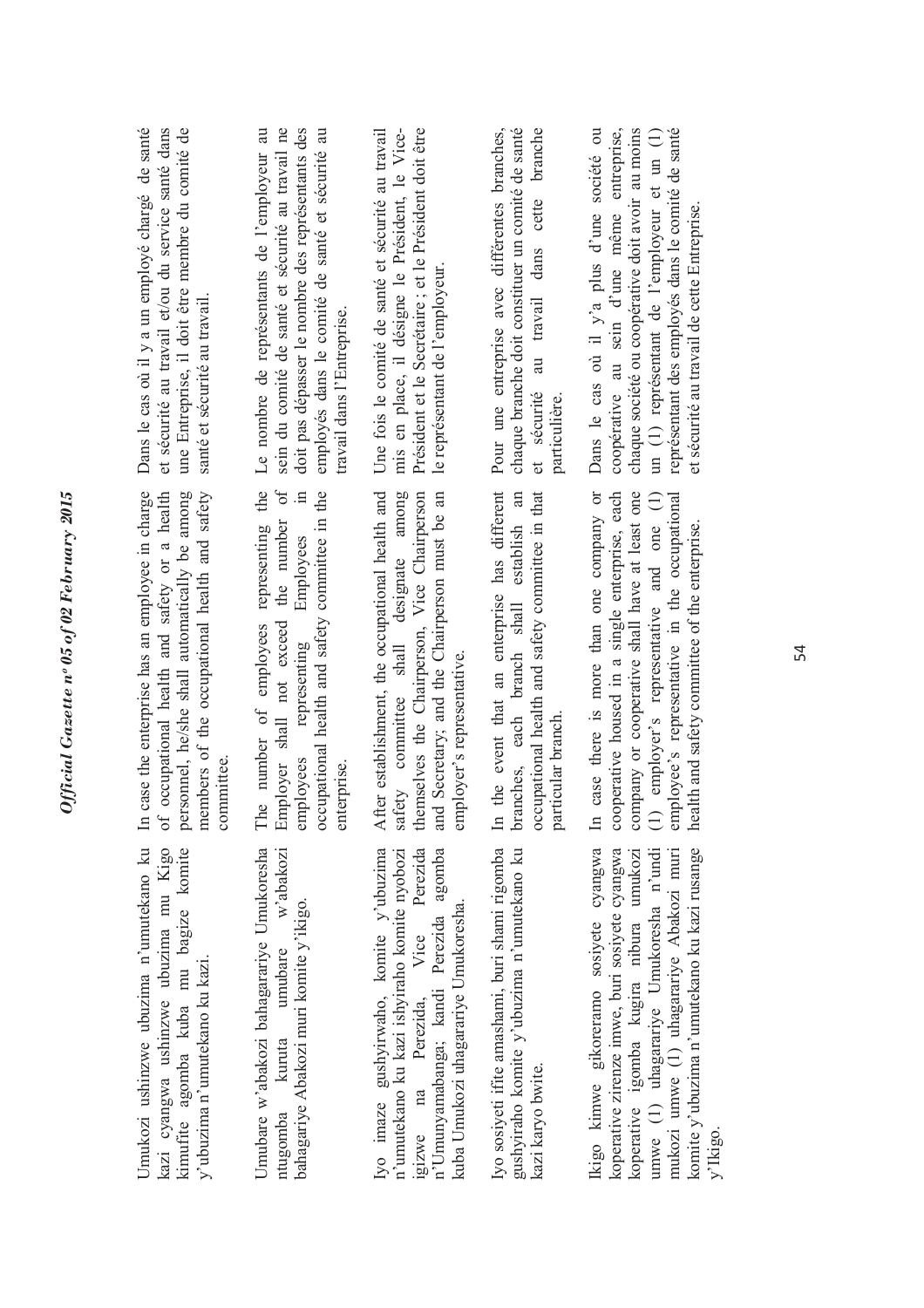| Ingingo ya 4: Abagize komite z'ubuzima<br>komite z'ubuzima<br>n'umutekano ku kazi mu nzego za Leta<br>za Leta,<br>nzego<br>Мu               | Article 4: Members of the occupational health<br>occupational health and<br>and safety committees in Public Institutions<br>public institutions,<br>$\mathbb{H}$ | Institutions<br>Dans les institutions publiques, les comités de<br>de santé et<br>du comité<br>dans les<br>Article 4: Membres<br>travail<br>au<br>Publiques<br>sécurité |
|---------------------------------------------------------------------------------------------------------------------------------------------|------------------------------------------------------------------------------------------------------------------------------------------------------------------|-------------------------------------------------------------------------------------------------------------------------------------------------------------------------|
| n'umutekano ku kazi zigizwe nibura n'abantu<br>batanu (5) bakurikira:                                                                       | safety committee shall comprise at least five (5)<br>members as follows:                                                                                         | santé et sécurité au travail doivent comprendre au<br>moins cinq (5) membres suivants                                                                                   |
| umuyobozi w'ishami ufite abakozi mu<br>nshingano ze, ari na we Perezida wa<br>komite;<br>$\overline{1}^{\circ}$                             | human<br>Chairperson<br>$\sigma f$<br>resources who shall be the<br>charge<br>$\equiv$<br>of the Committee;<br>the Director<br>$\overline{1}^{\circ}$            | le Directeur d'Unité ayant les ressources<br>humaines dans ses attributions, Président<br>du Comité;<br>$\overline{1}^{\circ}$                                          |
| umukozi ufite imicungire y'abakozi mu<br>wa<br>Umunyamabanga<br>ze,<br>nshingano<br>komite;<br>$2^{\circ}$                                  | as<br>Officer,<br>Secretary of the Committee;<br>Resources<br>the Human<br>$\overline{C}$                                                                        | humaines,<br>2° le chargé des ressources<br>Secrétaire du Comité;                                                                                                       |
| mu<br>w'urwego<br>by' Amategeko.<br>Umujyanama<br>$3^{\circ}$                                                                               | the Legal Advisor of the institution.<br>$3^{\circ}$                                                                                                             | 3° le Conseiller Juridique de l'Institution.                                                                                                                            |
| Abandi bagize komite z'ubuzima n'umutekano<br>ku kazi batorwa ku buryo bukurikira:                                                          | Other members of occupational health and safety<br>committee shall be elected as follows:                                                                        | Les autres membres du comité de santé et sécurité<br>au travail sont élus de la manière suivante                                                                        |
| umukozi uhagarariye abakozi bo mu<br>cyiciro cy'imirimo y'abaporofesiyoneli<br>utorwa na bagenzi be;<br>$\overline{1}^{\circ}$              | $\delta$<br>a public servant from the category<br>professionals elected by his/her peers;<br>$\overline{1}^{\circ}$                                              | des<br>catégorie<br>professionnels élu par ses pairs;<br>$\overline{a}$<br>de<br>agent<br>$\Xi$                                                                         |
| umukozi uhagarariye abakozi bo mu<br>cyiciro cy'imirimo ya tekiniki utorwa<br>na bagenzi be.<br>$2^{\circ}$                                 | a public servant from the category of<br>support staff elected by his/her peers.<br>$\overline{C}$                                                               | un agent de la catégorie d'exécution élu<br>par ses pairs<br>$\overline{C}$                                                                                             |
| Haseguriwe ibivugwa mu gika cya kabiri cy'iyi<br>ngingo, inzego za Leta zifite abakozi babarizwa<br>mu bindi byiciro by'imirimo, zongera mu | Without prejudice to the provisions of the<br>paragraph 2 of this Article, public institutions<br>having public servants falling under other                     | Sans préjudice des dispositions de l'alinéa 2 du<br>présent article, les institutions publiques ayant<br>aux<br>ajoutent<br>d'autres catégories d'emploi,               |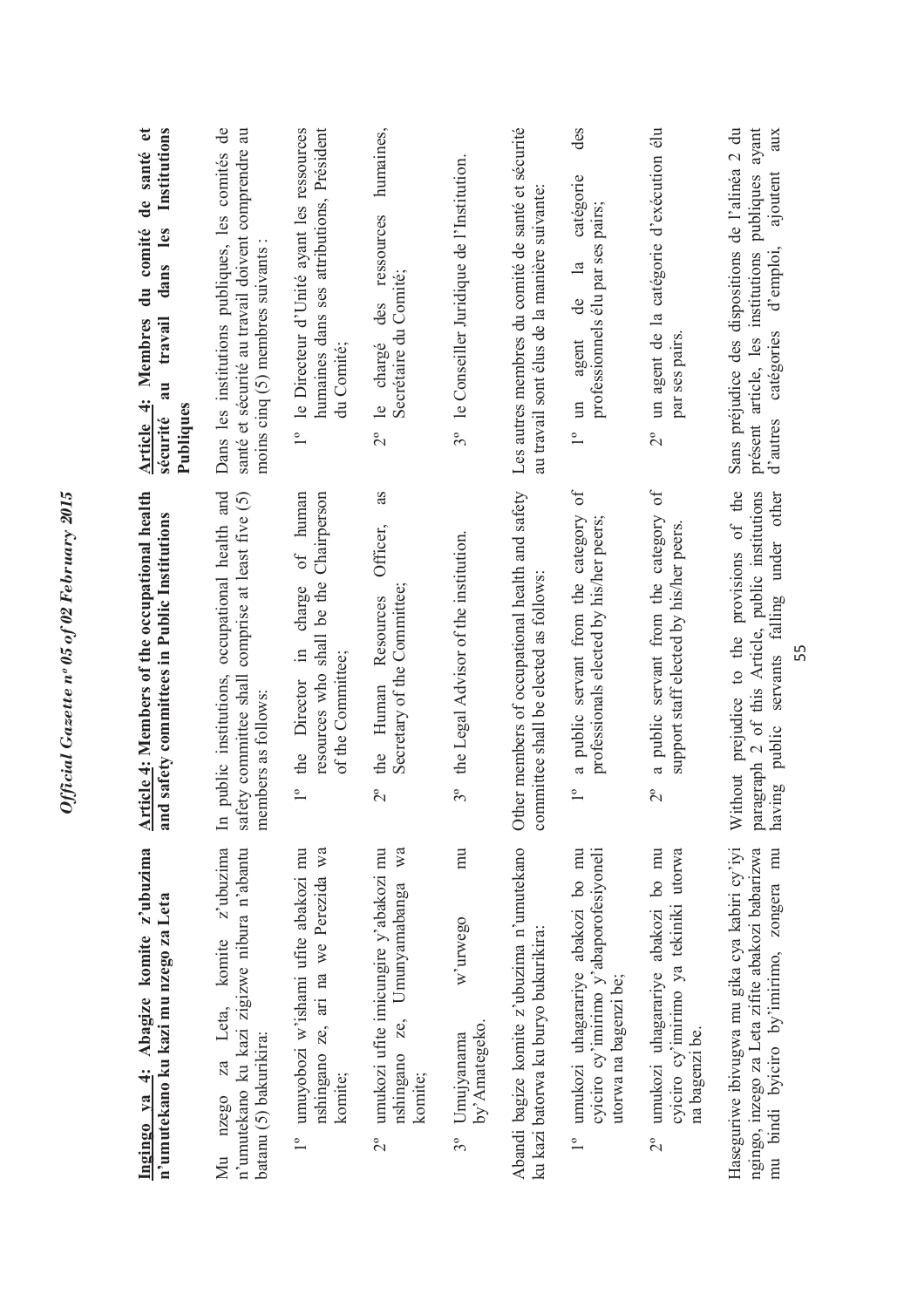| un agent provenant de chaque catégorie d'emplois<br>membres du comité de santé et sécurité au travail<br>pour représenter ses pairs.<br>categories shall include in the<br>$\mathfrak{a}$ | Dans le cas où il y a un employé chargé de santé<br>et sécurité au travail et/ou du service de santé dans<br>une institution, il sera parmi les membres du<br>comité de santé et sécurité au travail        | Article 5: Mandat des membres du comité de<br>santé et sécurité au travail               | auront un<br>Les membres du comité de santé et sécurité<br>travail dans les entreprises privées<br>mandat de trois $(3)$ ans renouvelables<br>committee | sécurité au travail perd sa position, il doit être<br>Au cas où un des membres du comité de santé et<br>remplacé dans un délai ne dépassant pas un (1)<br>mois à compter de la date de la perte de qualité de<br>membre<br>$\ominus$ | Le membre du comité de santé et sécurité au<br>travail qui remplace un autre, doit servir le mandat<br>de celui qu'il a remplacé.<br>has<br>of the One he/she | Conseiller Juridique de l'institution qui sont<br>comité de santé et sécurité au travail sont élus<br>Dans les institutions publiques, à l'exception du<br>$\ddot{a}$<br>membres permanents, les autres membres du<br>Président, du Secrétaire du Comité et |
|-------------------------------------------------------------------------------------------------------------------------------------------------------------------------------------------|-------------------------------------------------------------------------------------------------------------------------------------------------------------------------------------------------------------|------------------------------------------------------------------------------------------|---------------------------------------------------------------------------------------------------------------------------------------------------------|--------------------------------------------------------------------------------------------------------------------------------------------------------------------------------------------------------------------------------------|---------------------------------------------------------------------------------------------------------------------------------------------------------------|-------------------------------------------------------------------------------------------------------------------------------------------------------------------------------------------------------------------------------------------------------------|
| public servant from each category to represent<br>occupational health and safety committee<br>employment<br>his/her peers                                                                 | personnel, he/she shall be among members of<br>In case the Institution has an employee in charge<br>cocupational health and safety or health<br>occupational health and safety committee.<br>$\ddot{\circ}$ | Article 5: Term of office of members of the<br>occupational health and safety committees | members in private institutions shall have three<br>Occupational health and safety<br>$(3)$ years term renewable.                                       | safety committee loses his/her position, he/she<br>In case a member of the occupational health and<br>shall be replaced within a period of One<br>month from the date of loss of membership                                          | The Member of the occupational health and<br>safety committee who is replacing another shall<br>mandate<br>serve the<br>replaced                              | In Public Institutions, except the Chairperson, the<br>Advisor of the institution, who are permanent<br>health and safety committee shall be elected for a<br>Secretary of the Committee and the Legal<br>members, other members of the occupational        |
| bagize komite z'ubuzima n'umutekano ku kazi<br>umukozi uhagarariye abandi uturutse muri buri<br>cyiciro cy'imirimo.                                                                       | Iyo Urwego rwa Leta rufite umukozi ushinzwe<br>ubuzima n'umutekano mu kazi cyangwa<br>ushinzwe ubuzima, agomba gushyirwa muri<br>Komite y'ubuzima n'umutekano mu kazi                                       | Ingingo ya 5: Manda y'abagize komite<br>z'ubuzima n'umutekano ku kazi                    | kazi mu bigo by'abikorera bagira manda<br>Abagize komite z'ubuzima n'umutekano ku<br>y'imyaka itatu (3) ishobora kongerwa.                              | Iyo umwe mu bagize komite y'ubuzima<br>n'umutekano ku kazi avuye mu mwanya we<br>agomba gusimburwa mu gihe kitarenze<br>ukwezi kumwe (1) uhereye igihe aviriye mu<br>mwanya we.                                                      | Iyo ugize komite y'ubuzima n'umutekano ku<br>kazi asimbuye undi, akomeza manda y' uwo<br>asimbuye.                                                            | Perezida,<br>mu by'amategeko w'urwego bakora imirimo<br>Umunyamabanga wa komite n'Umujyanama<br>mu buryo buhoraho, abandi bagize komite<br>ya komite y'ubuzima n'umutekano ku kazi<br>za Leta, uretse<br>nzego<br>$\sum_{i=1}^{n}$                          |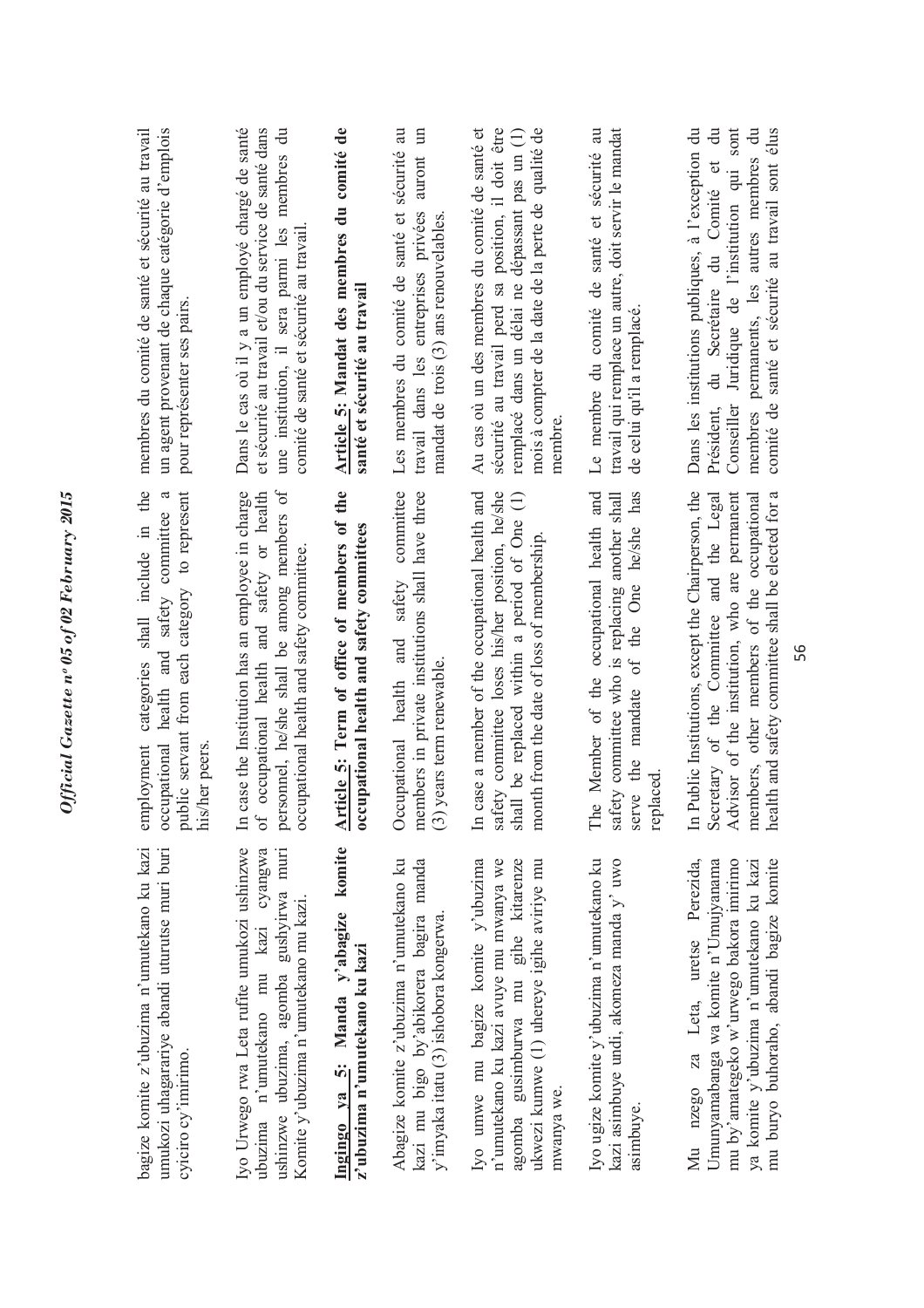| y'ubuzima n'umutekano ku kazi batorerwa<br>ishobora<br>$\hat{\Xi}$<br>manda y'umwaka umwe<br>kongerwa inshuro imwe gusa                                                                                                                                                                                                                                                       | term of One (1) year renewable only once.                                                                                                                                                                                                                                                                                                                                                                 | pour un mandat d'une (1) année renouvelable une<br>seule fois                                                                                                                                                                                                                                                                                                                                                      |
|-------------------------------------------------------------------------------------------------------------------------------------------------------------------------------------------------------------------------------------------------------------------------------------------------------------------------------------------------------------------------------|-----------------------------------------------------------------------------------------------------------------------------------------------------------------------------------------------------------------------------------------------------------------------------------------------------------------------------------------------------------------------------------------------------------|--------------------------------------------------------------------------------------------------------------------------------------------------------------------------------------------------------------------------------------------------------------------------------------------------------------------------------------------------------------------------------------------------------------------|
| Ingingo ya 6: Kumanika ahagaragara<br>urutonde rw'abagize komite z'ubuzima<br>n'umutekano ku kazi                                                                                                                                                                                                                                                                             | Article 6: Display of the list of members of the<br>occupational health and safety committees                                                                                                                                                                                                                                                                                                             | Article 6: Affichage de la liste des membres du<br>comité de santé et sécurité au travail                                                                                                                                                                                                                                                                                                                          |
| Urutonde rw'amazina y'abagize komite<br>bigo byigenga. Ku bigo bya Leta, urwo<br>ifite<br>z'ubuzima n'umutekano ku kazi rugomba<br>kumanikwa ahagaragara mu nyubako z'ikigo<br>cyigenga cyangwa z'urwego rwa Leta kandi<br>kopi y'urwo rutonde igomba gushyikirizwa<br>Umugenzuzi w'umurimo wo mu Karere ku<br>rutonde rushyikirizwa Minisiteri<br>umurimo mu nshingano zayo. | e list of names of members of an occupational<br>Inspector. For public institutions, that list shall be<br>$\frac{1}{15}$<br>health and safety committee shall be displayed<br>public institution. For private enterprises, a copy<br>thereof shall be reserved to the District Labour<br>within the premises of the private enterprise or<br>sent to the Ministry having labour in<br>attributions.<br>Ē | privée ou institution<br>l'Inspecteur du travail du District pour les<br>privées. Pour les institutions<br>au<br>du comité de santé et<br>être affichée dans les<br>doit être adressée<br>être envoyée<br>Ministère ayant le travail dans ses attributions<br>cette liste doit<br>publique et une copie<br>sécurité au travail doit<br>locaux de l'entreprise<br>La liste des membres<br>entreprises<br>publiques, |
| <b>III:</b> INSHINGANO<br>KOMITE<br>KU<br>N'UMUTEKANO<br>UMUTWE WA<br>N'IMIKORERE<br>Z'UBUZIMA<br>KAZI                                                                                                                                                                                                                                                                        | HAPTER III: RESPONSIBILITIES AND<br><b>OCCUPATIONAL</b><br>EALTH AND SAFETY COMMITTEES<br>$\overline{O}$ F<br><b>CHAPTER III:</b><br>FUNCTIONING<br>量                                                                                                                                                                                                                                                     | $E\mathbf{T}$<br>DE<br>FONCTIONNEMENT DES COMITES<br><b>ATTRIBUTIONS</b><br>SANTE ET SECURITE AU TRAVAIL<br>$\ddot{\mathbf{H}}$<br><b>CHAPITRE</b>                                                                                                                                                                                                                                                                 |
| komite<br>Ingingo ya 7: Inshingano za<br>y'ubuzima n'umutekano ku kazi                                                                                                                                                                                                                                                                                                        | Article 7: Responsibilities of the occupational<br>health and safety committee                                                                                                                                                                                                                                                                                                                            | Article 7: Attributions du comité de santé et<br>sécurité au travail                                                                                                                                                                                                                                                                                                                                               |
| nzego za Leta n'ibigo by'abikorera zifite<br>Komite z'ubuzima n'umutekano ku kazi mu<br>inshingano zikurikira:                                                                                                                                                                                                                                                                | The occupational health and safety committees<br>in public institutions and private enterprises have<br>the following responsibilities:                                                                                                                                                                                                                                                                   | les institutions publiques et entreprises privées ont<br>Les comités de santé et sécurité au travail dans<br>les attributions suivantes:                                                                                                                                                                                                                                                                           |
| 1º gusesengura impanuka zikomoka ku<br>mu kigo<br>kazi abakozi bakora<br>bashobora guhura na zo;                                                                                                                                                                                                                                                                              | to analyse occupational hazards to which<br>may be<br>the institution<br>$\sigma$<br>exposed to;<br>workers<br>$\overline{\phantom{0}}$                                                                                                                                                                                                                                                                   | analyser les accidents de travail auxquels<br>l'établissement<br>$\mathbf{d}\mathbf{e}$<br>pourraient être exposés;<br>travailleurs<br>$\overline{1}^{\circ}$                                                                                                                                                                                                                                                      |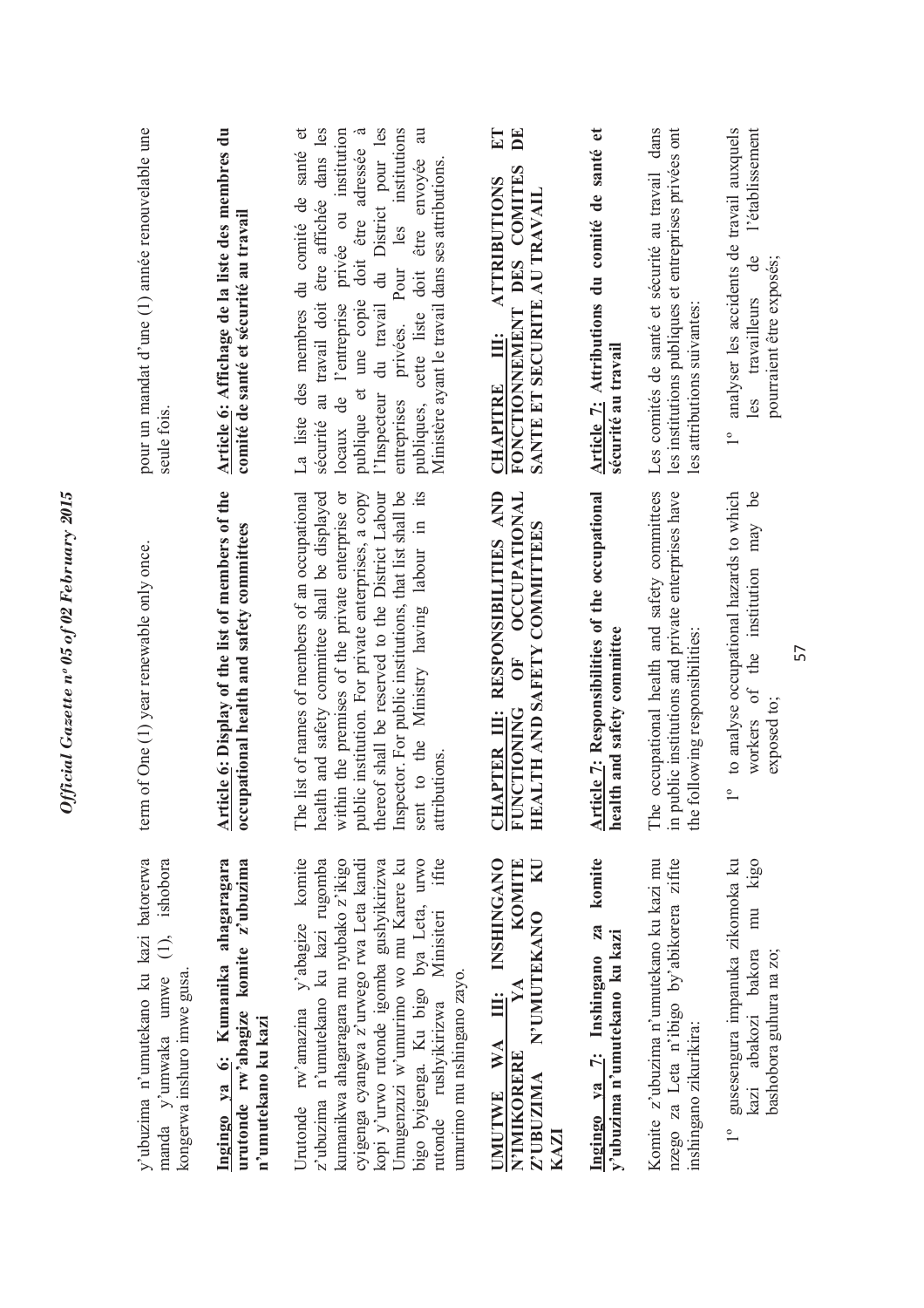| ן<br>י<br>$\frac{1}{2}$   |
|---------------------------|
| i<br>J                    |
| ĺ<br>f 02<br>ĉ<br>ì<br>65 |
| $\mathbf{a}^{\mathbf{c}}$ |
| 2110                      |
| $-200$<br>ر در            |

- 2º gukora iperereza igihe habaye impanuka cyangwa indwara itewe n'umurimo umukozi akora no  $10<sub>0</sub>$ gutanga ingamba zo gukumira iyo igihe habaye impanuka cyangwa indwara itewe gutanga ingamba zo gukumira iyo umukozi akora mpanuka cyangwa iyo ndwara; mpanuka cyangwa iyo ndwara; gukora iperereza n'umurimo  $2^{\circ}$
- 3º gukora iperereza ku mpanuka yateje umukozi agira ubumuga buhoraho cyangwa yerekanye ko habaho buzima ihungabana rikomeye ku buzima n'umutekano ku kazi by'umukozi no urupfu rw'umukozi cyangwa yatuma umukozi agira ubumuga buhoraho habaho gukora iperereza ku mpanuka yateje urupfu rw'umukozi cyangwa yatuma n'umutekano ku kazi by'umukozi no hungabana rikomeye ku yerekanye ko gufata imyanzuro; gufata imyanzuro; cyangwa  $3^{\circ}$
- 4º gutanga buri gihe imibare y'impanuka, indwara n'impfu bikomoka ku kazi no gukora raporo ngaruka gihembwe igaragaza uburyo ikigo kigenda gifata indwara n'impfu bikomoka ku kazi no gihembwe garagaza uburyo ikigo kigenda gifata gutanga buri gihe imibare y'impanuka, ngaruka ingamba zo kuzikumira; ngamba zo kuzikumira; raporo sukora  $\frac{1}{4}$
- 5º gukurikirana iyubahirizwa ry'ibisabwa n'amategeko n'amabwiriza ajyanye gukurikirana iyubahirizwa ry'ibisabwa n'amategeko n'amabwiriza ajyanye n'ubuzima n'umutekano ku kazi; n'ubuzima n'umutekano ku kazi;  $5^{\circ}$
- 6º gutanga ibitekerezo ku kintu cyose cyakorwa ku bijyanye n'uburyo bw'imikorere y'akazi bwizewe kurusha bigakorwa ubundi kandi ibyo bigakorwa hatoranywa ibikoresho umukozi akoresha no kubihuza n'ahakorerwa gutanga ibitekerezo ku kintu cyose cyakorwa ku bijyanye n'uburyo ow'imikorere y'akazi bwizewe kurusha umukozi ikoresha no kubihuza n'ahakorerwa abundi kandi ibyo ibikoresho natoranywa umurimo;  $\delta^{\circ}$
- to conduct investigations in case of 2º to conduct investigations in case of occupational accident or disease and propose prevention and protection occupational accident or disease and propose prevention and protection measures; measures:  $2^{\circ}$
- 3º to conduct investigations on occupational accidents resulting in death of a worker or causing permanent disability or those which have revealed a serious danger to worker's occupational health and safety to conduct investigations on occupational accidents resulting in death of a worker or causing permanent disability or those which have revealed a serious danger to worker's occupational health and safety and to draw conclusions; and to draw conclusions;  $3<sup>o</sup>$
- 4º to submit regularly updated statistics on occupational accidents, diseases and deaths and make quarterly reports on the progress made towards prevention within to submit regularly updated statistics on occupational accidents, diseases and deaths and make quarterly reports on the progress made towards prevention within the Institution or the enterprise; the Institution or the enterprise;  $\frac{1}{4}$
- of 5º to ensure the implementation of occupational health and safety Laws and occupational health and safety Laws and to ensure the implementation regulations; regulations;  $5^{\circ}$
- 6º to provide advice on any initiative relating to health and safety and most reliable methods of work through the choice and adaptation of materials and equipment necessary for the work and to provide advice on any initiative relating to health and safety and most<br>reliable methods of work through the choice and adaptation of materials and equipment necessary for the work and the adjustment of workplaces; the adjustment of workplaces;  $6^{\circ}$
- 2º procéder aux enquêtes en cas d'accident ou maladie de travail et proposer des procéder aux enquêtes en cas d'accident proposer des mesures de prévention et de protection; mesures de prévention et de protection; ou maladie de travail et  $2^{\circ}$
- de 3º procéder aux enquêtes sur un cas d'accident de travail ayant entraîné la mort ou ayant entraîné une incapacité permanente ou ayant révélé l'existence d'un danger grave sur la santé et sécurité au travail de procéder aux enquêtes sur un cas d'accident de travail ayant entraîné la mort ou ayant entraîné une incapacité ou ayant révélé existence d'un danger grave sur la l'employé et en tirer les conclusions; 'employé et en tirer les conclusions; santé et sécurité au travail permanente  $3<sup>o</sup>$
- 4º fournir régulièrement les statistiques liées aux accidents, maladies et morts de travail et établir des rapports trimestriels sur l'évolution de la prévention dans fournir régulièrement les statistiques liées et établir des rapports trimestriels sur<br>l'évolution de la prévention dans la prévention dans aux accidents, maladies et morts de travail l'Institution; 'Institution:  $\frac{1}{4}$
- 5º assurer la mise en œuvre des lois et règlements en rapport avec la santé et la règlements en rapport avec la santé et la assurer la mise en œuvre des lois et sécurité au Travail; sécurité au Travail ; 50
- 6º donner des conseils sur toute initiative relative aux méthodes de santé et sécurité au travail les plus sûrs par le choix et l'adaptation du matériel, de l'appareillage l'adaptation du matériel, de l'appareillage nécessaires au travail et l'aménagement donner des conseils sur toute initiative relative aux méthodes de santé et sécurité au travail les plus sûrs par le choix et nécessaires au travail et l'aménagement lu lieu de travail; du lieu de travail;  $\delta^{\circ}$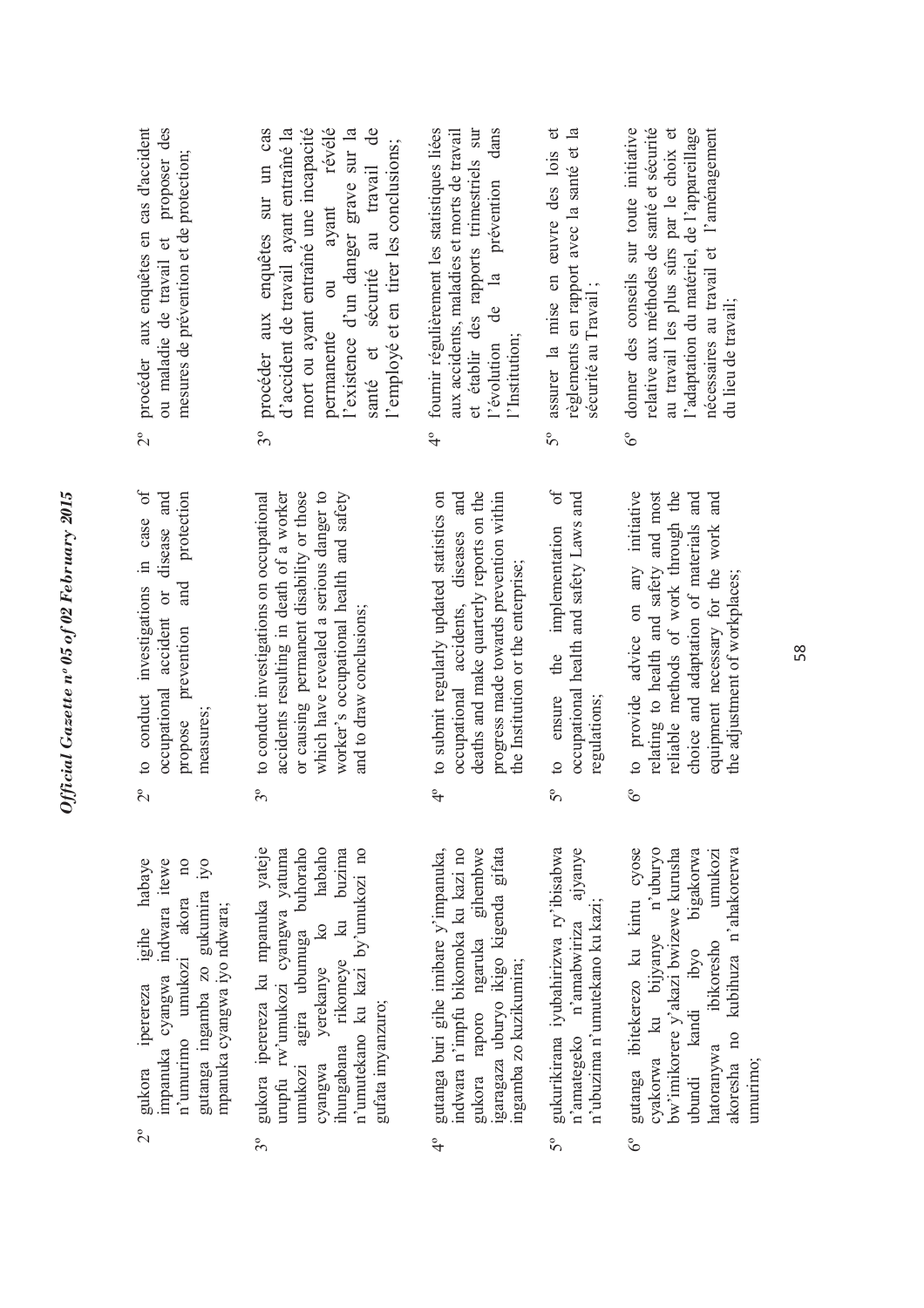| utiliser tous les moyens efficaces pour<br>expliquer le sens du risque professionnel;<br>$7^{\circ}$                                                 | révision de ces programmes de formation<br>fournir des conseils sur les programmes et<br>de santé et sécurité au travail;<br>$8^{\circ}$<br>and                      | sécurité au travail, la durée et le budget<br>pour assurer la mise en œuvre effective de<br>examiner les documents concernant les<br>activités de formation pour la santé et<br>ces activités de formation;<br>å<br>concerning | soient prises pour assurer la formation et<br>10° veiller à ce que toutes les mesures utiles<br>$\epsilon$<br>le perfectiomement du Personnel<br>matière de santé et sécurité au travail; | les premiers secours sur le lieu de travail<br>et de l'équipement nécessaire pour<br>$\overline{a}$<br>formation de l'équipe chargée de fournir<br>s'acquitter de ses obligations au cas où un<br>ප්<br>11° s'assurer de l'organisation et<br>accident de travail se produit;                    | 12° sensibiliser les travailleurs en matière de<br>santé et sécurité au travail et développer |
|------------------------------------------------------------------------------------------------------------------------------------------------------|----------------------------------------------------------------------------------------------------------------------------------------------------------------------|--------------------------------------------------------------------------------------------------------------------------------------------------------------------------------------------------------------------------------|-------------------------------------------------------------------------------------------------------------------------------------------------------------------------------------------|--------------------------------------------------------------------------------------------------------------------------------------------------------------------------------------------------------------------------------------------------------------------------------------------------|-----------------------------------------------------------------------------------------------|
| to explain, through effective means, the<br>meaning of occupational risks;<br>$7^{\circ}$                                                            | to provide advice on occupational health<br>safety training programmes<br>reviewing of such programmes;<br>and<br>$8^{\circ}$                                        | occupational health and safety training<br>activities, the duration and budget to<br>ensure effective implementation of these<br>documents<br>training activities;<br>examine<br>°6                                            | and upgrade their skills in the field of<br>are taken to provide training to workers<br>10° to ensure that all appropriate measures<br>occupational health and safety;                    | 11° to ensure the organization and training of<br>the team tasked with providing first-aid<br>discharging its duties and to work in the<br>manner that employees get first aid in<br>provided with equipment necessary for<br>at workplace and ensure that it<br>case of an occupational injury; | safety related issues and<br>12° to sensitize workers on occupational<br>health and           |
| kumvikanisha icyo ari cyo cyose<br>gishobora gutera abakozi ibyago<br>7° kwifashisha uburyo bwose bunoze mu<br>gishobora gutera<br>bikomoka ku kazi; | gutanga inama ku byerekeye gahunda<br>n'uko<br>z'amahugurwa ku byerekeye ubuzima<br>$k$ azi<br>$\overline{\mathbb{R}}$<br>zavugururwa;<br>n'umutekano<br>$8^{\circ}$ | buzima n'umutekano ku kazi, igihe<br>zigaragaza ibikorwa by'amahugurwa ku<br>bimara n'amikoro ateganyijwe kugira<br>gusuzuma mu gihe kiboneye, inyandiko<br>ngo bishyirwe mu bikorwa neza;<br>°6                               | abakozi ubumenyi mu byerekeye<br>10° gukora ku buryo hafatwa ingamba<br>zikwiye mu guhugura no kongerera<br>ubuzima n'umutekano ku kazi;                                                  | gukora ku buryo Abakozi bahuye<br>11° kwita ku gikorwa cyo gutunganya no<br>guhugura itsinda rishinzwe ubutabazi<br>bw'ibanze ku kazi no kureba niba iryo<br>tsinda rifite ibikoresho rikeneye kugira<br>ngo ryuzuze inshingano zaryo no<br>ubutabazi<br>bahabwa<br>n'Impanuka<br>bw'ibanze;     | kurushaho<br>kumenya iby'ubuzima n'umutekano ku<br>abakozi<br>12° gukangurira                 |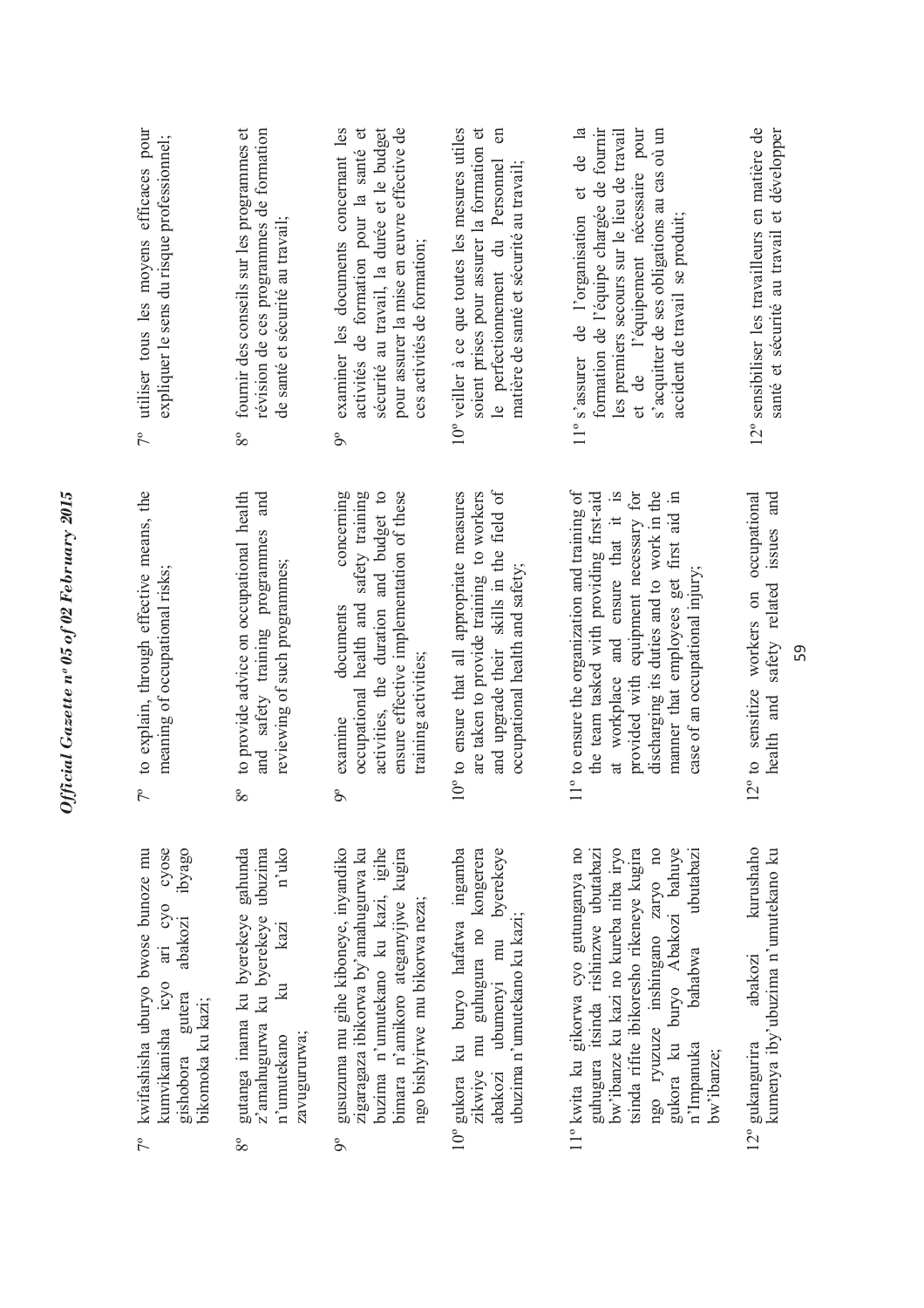| une culture de prévention des accidents et<br>maladies de travail et lutter contre le<br>SIDA ou tout autre problème de santé<br>publique.                                                      | <b>Article 8: Rapport trimestriel</b> | rapport au Ministère ayant le travail dans ces<br>Le comité de santé et sécurité au travail doit<br>établir un rapport trimestriel montrant la situation<br>de la santé et sécurité au travail dans l'institution,<br>l'adresser à l'employeur avec copie à l'inspecteur<br>du travail du District qui envoie le résumé de ce<br>attributions, Ministère ayant la santé dans ces<br>attributions et l'Office Rwandais de la Sécurité<br>Sociale               | Article 9: Activités de premier secours                                        | Le comité de santé et sécurité au travail bénéficie<br>d'une formation générale au moins une fois par<br>an en santé et sécurité au travail et une formation<br>en secourisme             | L'autorité de l'institution publique ou privée doit<br>fournir tout le matériel nécessaire au comité afin<br>de bien remplir ses fonctions. | Le coût de la formation et la mise en place de<br>boite de secours sont à charge de l'Institution        |
|-------------------------------------------------------------------------------------------------------------------------------------------------------------------------------------------------|---------------------------------------|---------------------------------------------------------------------------------------------------------------------------------------------------------------------------------------------------------------------------------------------------------------------------------------------------------------------------------------------------------------------------------------------------------------------------------------------------------------|--------------------------------------------------------------------------------|-------------------------------------------------------------------------------------------------------------------------------------------------------------------------------------------|---------------------------------------------------------------------------------------------------------------------------------------------|----------------------------------------------------------------------------------------------------------|
| culture of prevention of<br>fight against AIDS or any other public<br>occupational injuries and hazards and<br>health danger<br>$\mathfrak{a}$<br>develop                                       | <b>Article 8: Quarterly report</b>    | The occupational health and safety committee<br>shall make a quarterly report on the state of<br>occupational health and safety within the<br>institution or enterprise to be addressed to the<br>employer with a copy thereof reserved to the<br>of these reports to the Ministry having labour in<br>attributions, Ministry having health in its<br>District labour inspector who sends the summary<br>attributions and Rwanda Social Security Board<br>its | Article 9: First Aid activities                                                | The occupational health and safety committee<br>occupational health and safety and shall also be<br>shall get general training at least once a year on<br>trained on providing first aid  | The management of public or private institution<br>shall provide required materials to the committee<br>to fulfil its responsibilities.     | The cost of training and putting in place the first<br>aid kit shall be the paid by the Management.<br>8 |
| cyose<br>W <sub>O</sub><br>n'indwara<br>bikomoka ku kazi no kurwanya SIDA<br>umuco<br>kibazo<br>cy'ubuzima muri rusange.<br>impanuka<br>guteza imbere<br>ikindi<br>gukumira<br>cyangwa<br>kazi, | Ingingo ya 8: Raporo y'igihembwe      | Komite y'ubuzima n'umutekano ku kazi igomba<br>Minisiteri ifite ubuzima mu nshingano zayo<br>Minisiteri ifite umurimo mu nshingano zayo,<br>gukora raporo ngarukagihembwe igaragaza<br>ishusho rusange y'ubuzima n'umutekano ku<br>kazi mu kigo ikayoherereza umukoresha,<br>ikagenera kopi umugenzuzi w'umurimo mu<br>Karere wohereza incamake y'izo raporo muri<br>n'Ikigo cy'ubwiteganyirize mu Rwanda.                                                    | by'ubutabazi<br>Ibikorwa<br>$\ddot{\mathbf{c}}$<br>$1$<br>bw'ibanze<br>Ingingo | Komite y'ubuzima n'umutekano ku kazi<br>$b$ uri<br>mwaka muri rusange ku bijyanye n'ubuzima<br>n'umutekano ku kazi no gutanga ubutabazi<br>igenerwa amahugurwa nibura rimwe<br>bw'ibanze. | cyangwa<br>bikenewe<br>kugira ngo komite yuzuze inshingano zayo.<br>ibikoresho<br>cya Leta<br>cy'abikorera batanga<br>Ubuyobozi bw'ikigo    | gushyiraho<br>agasanduku k'ubutabazi bw'ibanze gitangwa<br>$\overline{10}$<br>cy'amahugurwa<br>Ikiguzi   |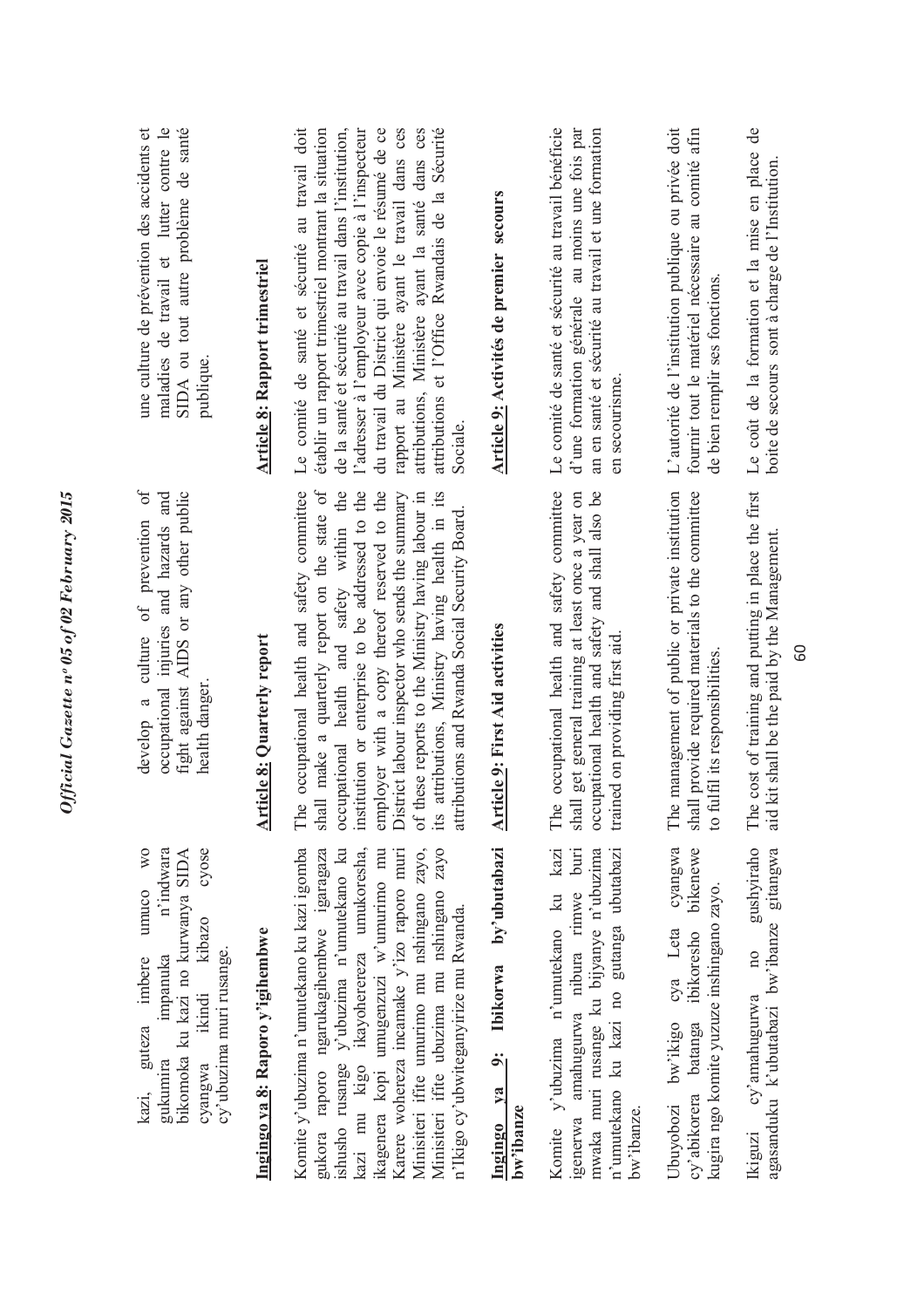| n'Ubuyobozi bw'Ikigo.                                                                                                                                                                                     |                                                                                                                                                                                                          |                                                                                                                                                                                                              |
|-----------------------------------------------------------------------------------------------------------------------------------------------------------------------------------------------------------|----------------------------------------------------------------------------------------------------------------------------------------------------------------------------------------------------------|--------------------------------------------------------------------------------------------------------------------------------------------------------------------------------------------------------------|
| by'ubutabazi<br>bw'ibanze biri ku mugereka w'iri teka<br>rw'ibikoresho<br>Urutonde                                                                                                                        | ist of the content of a first aid kit is annexed<br>this Order<br>Ę<br>$\circ$                                                                                                                           | secours est<br>La liste des matériaux de premier<br>annexée au présent arrêté                                                                                                                                |
| Ingingo ya 10: Inama za komite z'ubuzima<br>n'umutekano ku kazi                                                                                                                                           | Article 10: Occupational health and safety<br>mmittee meetings<br>$\overline{\mathbf{c}}$                                                                                                                | santé et<br>Article 10: Réunions du comité de<br>sécurité au travail                                                                                                                                         |
| Buri Komite y'ubuzima n'umutekano ku<br>kaziiterana nibura rimwe mu gihembwe n'igihe<br>cyose bibaye ngombwa itumijwe na Perezida<br>wayo cyangwa itumijwe na Visi Perezida wayo<br>iyo Perezida adahari. | The Occupational health and safety committee<br>necessary at the invitation of its Chairperson or,<br>shall meet at least once per quarter and whenever<br>in his/her absence, by its Deputy Chairperson | Le comité de santé et sécurité au travail se réunit<br>au moins une fois par trimestre et chaque fois que<br>de besoin, sur invitation de son Président ou, en<br>son absence, de son Vice-Président.        |
| Jbutumire bw'inama bugomba guherekezwa<br>n'ibiri ku murongo w'ibigomba kwigirwa muri<br>iyo nama kandi bugashyikirizwa abagize<br>Komite nibura mu minsi itatu (3) y'akazi mbere<br>y'uko inama iba.     | The notice of the meeting shall specify its agenda<br>and shall be issued to the members of the<br>Committee within three (3) working days before<br>the meeting is held                                 | L'invitation accompagnée de l'ordre du jour doit<br>parvenir aux membres du Comité trois (3) jours<br>ouvrables au moins avant la tenue de la réunion.                                                       |
| Inama zigomba kubera mu nyubako z'urwego<br>byazo bifatwa ku bwumvikane<br>rwa Leta cyangwa z'ikigo cyigenga, kandi<br>mu gihe cy'amasaha y'akazi<br>zıgakorwa<br><b>lbyemezo</b><br>busesuye.            | ne meetings shall be held within the premises<br>the public institution or private enterprise<br>during working hours and their decisions shall be<br>taken by consensus<br>Ë<br>$\delta$                | Les réunions doivent se tenir lieu dans le bâtiment<br>de l'établissement public ou privé pendant les<br>heures de travail et les décisions se prennent par<br>consensus                                     |
| Ingingo ya 11: Igitabo cy'amakuru yerekeye<br>ubuzima n'umutekano ku kazi                                                                                                                                 | Article 11: Occupational health and safety<br>register                                                                                                                                                   | Article 11: Registre de santé et sécurité au<br>travail                                                                                                                                                      |
| gitabo<br>byafashwe<br>n'iperereza<br>mu isurwa ry'urwego rwa Leta<br>mu<br>n'inama ndetse n'ibyagaragajwe<br>cyangwa ibyemezo<br>ikigo bishyirwa<br>Imyanzuro<br>cyangwa<br>cyangwa                      | or decisions of the<br>recorded in the<br>comments from visits of the public institution or<br>committee and findings of the investigations or<br>are<br>The recommendations<br>enterprise<br>private    | cours des réunions et constat des enquêtes ou des<br>visites de l'institution publique ou entreprise<br>au<br>privée sont consignées dans le registre de santé et<br>Les recommandations ou décisions émises |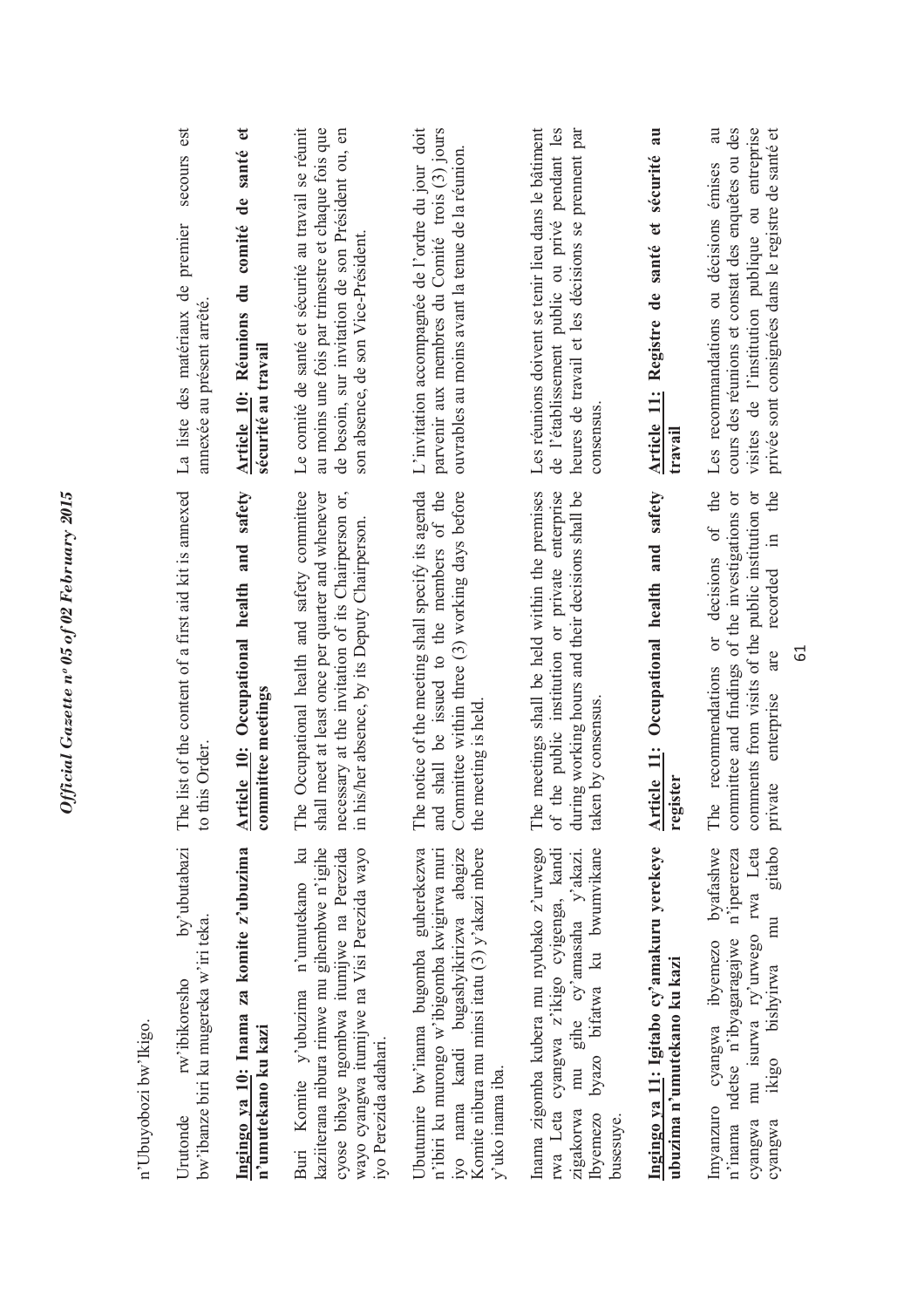| sécurité au travail.                                                  | du travail du district, le spécialiste en santé et<br>sécurité au travail au niveau national et l'agent de<br>Ce registre est tenu à la disposition de l'inspecteur<br>l'Office Rwandais de la Sécurité Sociale.          | parties<br>comprend trois (3)<br>Le dit registre<br>suivantes:       | 1º La première partie contient les résultats de<br>comité de santé et sécurité au travail dans<br>le cadre de leur mission ainsi que les<br>rapports de visites effectuées au sein de<br>l'enquête effectuée par les membres du<br>l'établissement;      | La deuxième partie contient toutes les<br>accidents,<br>maladies et morts survenus au travail au<br>informations relatives aux<br>sein de l'institution;<br>$2^{\circ}$          | santé et sécurité au travail au niveau<br>National, l'inspecteur du travail au niveau<br>aux<br>observations du spécialiste chargé de la<br>La troisième partie est réservée<br>Rwandais de la Sécurité Sociale.<br>du District et l'agent de l'Office<br>$3^{\circ}$ |
|-----------------------------------------------------------------------|---------------------------------------------------------------------------------------------------------------------------------------------------------------------------------------------------------------------------|----------------------------------------------------------------------|----------------------------------------------------------------------------------------------------------------------------------------------------------------------------------------------------------------------------------------------------------|----------------------------------------------------------------------------------------------------------------------------------------------------------------------------------|-----------------------------------------------------------------------------------------------------------------------------------------------------------------------------------------------------------------------------------------------------------------------|
| occupational health and safety register.                              | be availed upon request to the labour inspector,<br>The occupational health and safety register shall<br>national level or agent from Rwanda Social<br>the occupational health and safety specialist at<br>Security Board | That register must be comprised of the following<br>three (3) parts: | The first part contains findings of<br>investigations conducted by members of<br>the occupational health and safety<br>committee as part of their mission as<br>well as reports of visits in the institution<br>or enterprise;<br>$\overline{1}^{\circ}$ | $\exists$<br>diseases and<br>occurred in the institution<br>contain<br>part shall<br>accidents,<br>deaths which<br>The second<br>or enterprise;<br>occupational<br>$\frac{1}{2}$ | the District labour inspector and agent of<br>The third part is reserved for the<br>observations of the occupational health<br>and safety specialist at National level,<br>Rwanda Social Security Board.<br>$3^{\circ}$                                               |
| ubuzima<br>yerekeye<br>amakuru<br>n'umutekano ku kazi.<br>gishyirwamo | Icyo gitabo, iyo gisabwe, cyerekwa umugenzuzi<br>w'ikigo<br>w'umurimo mu Karere, impuguke mu<br>by'ubuzima n'umutekano ku kazi ku rwego<br>$rw'$ Igihugu ndetse n'umukozi<br>cy'ubwiteganyirize mu Rwanda.                | Icyo gitabo kigomba kuba kigizwe n'ibice bitatu<br>(3) bikurikira:   | n'umutekano ku kazi mu rwego rwo<br>gishyirwamo<br>ibyagaragajwe n'iperereza ryakozwe<br>y'ubuzima<br>raporo zigaragaza ibyagaragaye igihe<br>kuzuza inshingano zabo ndetse na za<br>komite<br>mbere<br>ikigo cyasurwaga;<br>1º Igice cya<br>n'abagize   | arebana n'impanuka, indwara n'impfu<br>2° Igice cya kabiri gishyirwamo amakuru<br>zose zikomoka ku kazi byabaye mu<br>kigo;                                                      | cyuzuzwamo<br>ibyagaragajwe n'umukozi ushinzwe<br>ubuzima n'umutekano ku kazi ku rwego<br>rwego rw'Akarere n'umukozi w'Ikigo<br>rw'Igihugu, umugenzuzi w'umurimo ku<br>cy'ubwiteganyirize mu Rwanda.<br>gatatu<br>Igice cya<br>3°                                     |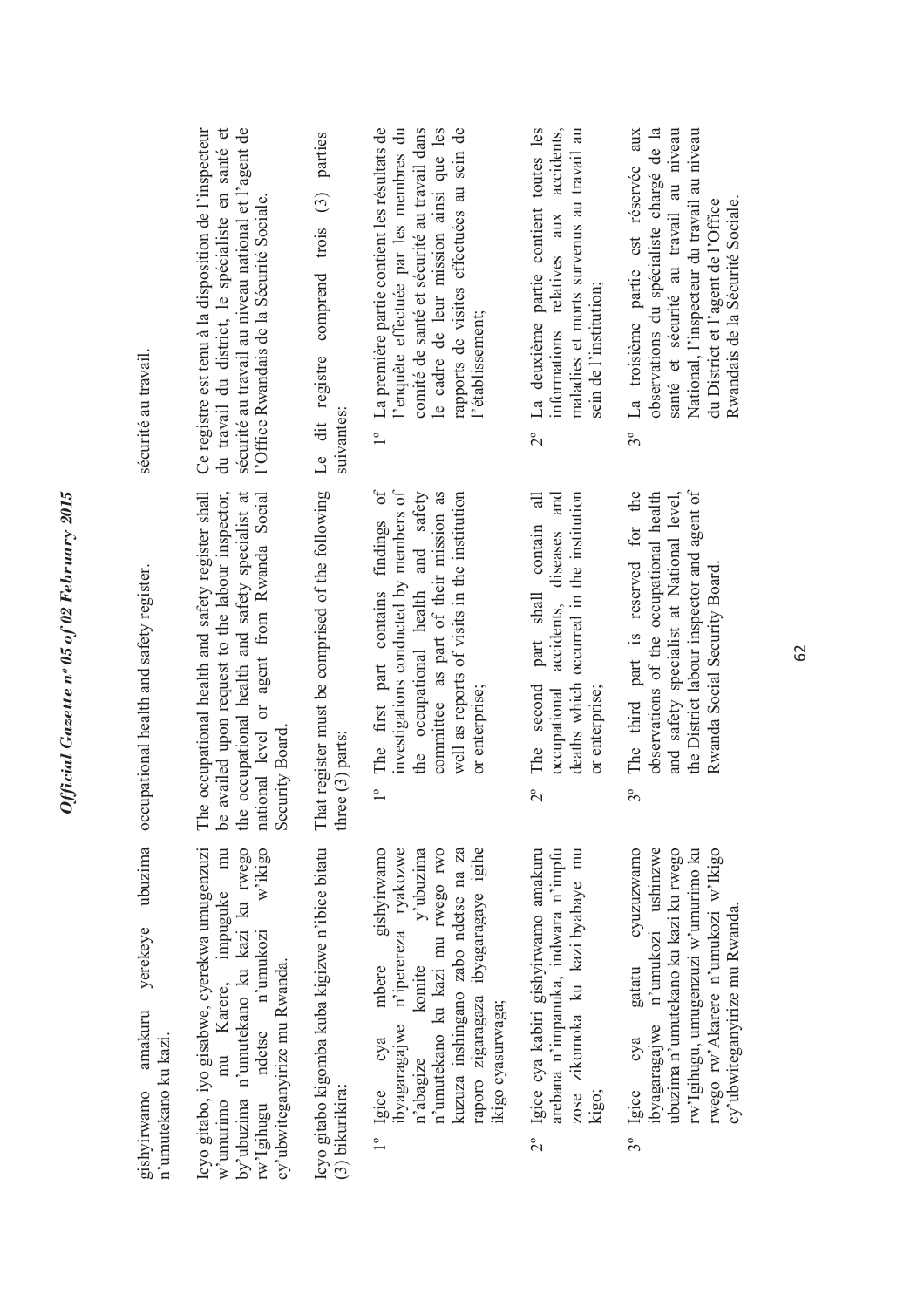| Ingingo ya 12: Ubugenzuzi bw'ibikorwa bya<br>komite z'ubuzima n'umutekano ku kazi                                                                                                                                                                                                                                                                                                                             | <b>Article 12:</b> Monitoring of occupational health<br>and safety committee activities                                                                                                                                                                                                                                                                                                                                             | Article 12: Suivi des activités du comité de<br>santé et sécurité au travail                                                                                                                                                                                                                                                                                                 |
|---------------------------------------------------------------------------------------------------------------------------------------------------------------------------------------------------------------------------------------------------------------------------------------------------------------------------------------------------------------------------------------------------------------|-------------------------------------------------------------------------------------------------------------------------------------------------------------------------------------------------------------------------------------------------------------------------------------------------------------------------------------------------------------------------------------------------------------------------------------|------------------------------------------------------------------------------------------------------------------------------------------------------------------------------------------------------------------------------------------------------------------------------------------------------------------------------------------------------------------------------|
| Ushinzwe ubuzima n'umutekano ku kazi ku<br>rwego rw'Igihugu, umugenzuzi w'umurimo ku<br>rwego rw'Akarere, umukozi w'Ikigo<br>cy'Ubwiteganyirize mu Rwanda n'umukozi<br>rwego rwa Leta cyangwa mu kigo cyigenga, iyo<br>ku wundi, kandi ku buryo bwihariye imikorere<br>ushinzwe ubuzima n'umutekano ku kazi mu<br>ahari, bafite inshingano yo gukurikirana umunsi<br>ya komite z'ubuzima n'umutekano ku kazi. | ilable, shall have particular responsibility of<br>the occupational health and safety agent of<br>public institution or private enterprise, if<br>the<br>civil servant in charge of occupational health<br>safety at National level, the labour Inspector,<br>agent of the Rwanda Social Security Board<br>monitoring the daily operation of<br>occupational health and safety committee.<br>The<br>and<br>the<br>and<br>the<br>ava | L'agent de l'Etat chargé de la santé et sécurité au<br>l'agent de l'Office Rwandais de la Sécurité<br>travail de l'Etablissement public ou privé, s'il est<br>présent, sont chargés du suivi du fonctionnement<br>Travail au niveau national, l'inspecteur du travail,<br>Sociale et l'agent chargé de la santé et sécurité au<br>du comité de santé et sécurité au travail. |
| Bashinzwe kandi kugenzura ishyirwa mu<br>bikorwa ry'ingamba zateguwe na komite<br>z'ubuzima n'umutekano ku kazi zo gukumira<br>n'ishyirwa mu bikorwa rya gahunda ya buri<br>impanuka n'indwara zikomoka ku kazi<br>mwaka y'ubuzima n'umutekano ku kazi.                                                                                                                                                       | prepared by the occupational health and safety<br>They are also responsible for making a follow up<br>programme for the occupational health and safety<br>on the implementation of prevention measures<br>committees and the implementation of the annual<br>committee.                                                                                                                                                             | Ils sont également chargés de veiller au contrôle<br>préconisées par les comités de santé et sécurité au<br>de l'application des mesures de prévention<br>travail dans l'Etablissement et à la réalisation du<br>programme annuel de santé et sécurité au travail.                                                                                                           |
| UMUTWE WA IV: INGINGO ZISOZA                                                                                                                                                                                                                                                                                                                                                                                  | APTER IV: FINAL PROVISIONS<br>F                                                                                                                                                                                                                                                                                                                                                                                                     | <b>CHAPITRE IV: DISPOSITIONS FINALES</b>                                                                                                                                                                                                                                                                                                                                     |
| mu rwego<br>Ingingo ya 13: Ibihano byo<br>rw'akazi mu nzego z'abikorera                                                                                                                                                                                                                                                                                                                                       | Article 13: Administrative sanctions in private<br>erprises<br>ent                                                                                                                                                                                                                                                                                                                                                                  | Article 13: Sanctions administratives dans les<br>entreprises privées                                                                                                                                                                                                                                                                                                        |
| Minisitiri ufite ubuzima n'umutekano ku kazi<br>mu shingano ze ashobora gutanga ibihano<br>n'ushinzwe ubuzima n'umutekano ku kazi ku<br>bikurikira ashingiye ku buremere bw'ikosa<br>ryakozwe kandi ashingiye kuri raporo yakozwe<br>rwego rw'lgihugu:                                                                                                                                                        | following sanctions depending on the gravity of<br>by the specialist in charge of<br>safety in his/her attributions may impose the<br>committed and based on report<br>The Minister having occupational health and<br>occupational health and safety at National level:<br>fault<br>prepared<br>the                                                                                                                                 | dans ses attributions peut imposer les sanctions<br>suivantes en fonction de la gravité de la faute<br>commise et se basant sur le rapport préparé par le<br>spécialiste en matière de santé et sécurité au<br>Le Ministre ayant la santé et sécurité au travail<br>travail au niveau national:                                                                              |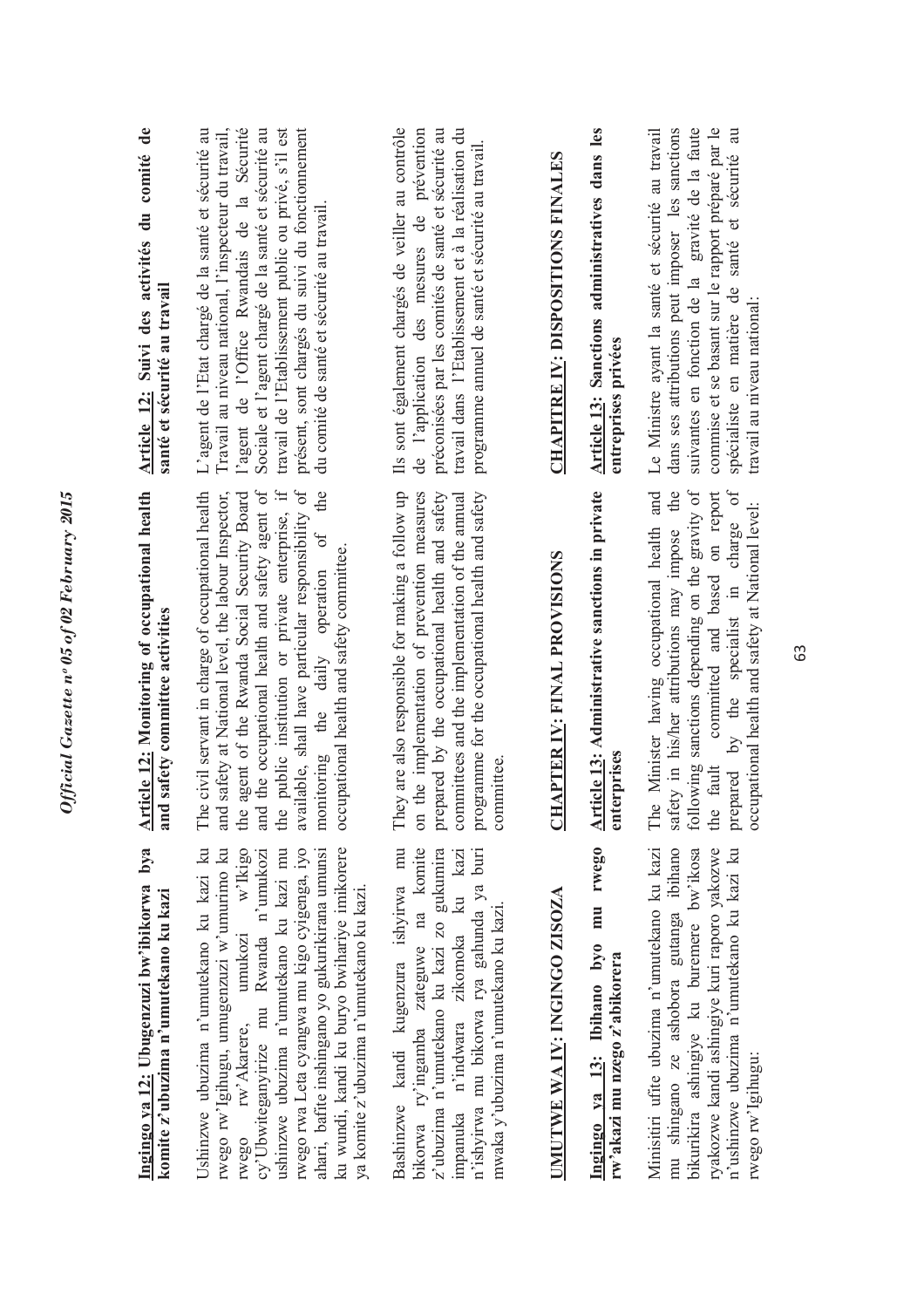| 1° Kwihanangirizwa                                                                                                                                                                                                                                                          | 1° Warning notice                                                                                                                                                                                                                                             | 1° Mise demeure                                                                                                                                                                                                          |
|-----------------------------------------------------------------------------------------------------------------------------------------------------------------------------------------------------------------------------------------------------------------------------|---------------------------------------------------------------------------------------------------------------------------------------------------------------------------------------------------------------------------------------------------------------|--------------------------------------------------------------------------------------------------------------------------------------------------------------------------------------------------------------------------|
| Igihano cyo kwihanangirizwa ntikirenza iminsi<br>ikoherezwa mu ibaruwa ishinganye uyitanze<br>mirongo itatu (30) y'akazi kandi bikandikwa mu<br>cyangwa binyujijwe mu nyandiko yihanangiriza<br>gitabo cy'ubuzima n'umutekano ku kazi<br>agahabwa icyemezo cy'uko yakiriwe. | the occupational health and safety register, and if<br>e duration of the warning shall not exceed<br>thirty (30) working days, and shall be recorded in<br>not possible, it shall be sent through a registered<br>letter with acknowledgment of receipt.<br>Ë | La mise en demeure est de trente (30) jours<br>défaut, par lettre recommandée avec accusé de<br>ouvrables au maximum. Elle doit être portée par<br>écrit au registre de santé et sécurité au travail et, à<br>réception. |
| Inyandiko yihanangiriza igomba kuba iriho<br>itariki n'umukono kandi ikagaragaza amakosa<br>agomba kuba<br>yakozwe n'igihe ntarengwa<br>yakosorewe.                                                                                                                         | The formal notice shall be dated and signed<br>and shall state the fault committed and the<br>deadline for rectification                                                                                                                                      | Datée et signée, la mise en demeure précise la<br>faute constatée et fixe le délai à l'expiration<br>duquel la rectification doit y être portée                                                                          |
| Icyo gihe ntarengwa kigenwa hashingiwe ku<br>kuntu ibintu byifashe, ku kamaro no ku gihe<br>imirimo yo gukosora ikosa yakorwamo.                                                                                                                                            | ie duration of the warning notice shall be<br>determined depending on the circumstances, the<br>magnitude and the period for rectification of the<br>situation.<br>Ë                                                                                          | La durée de la mise en demeure s'apprécie compte<br>durée des travaux nécessaires au redressement de<br>tenu des circonstances, de l'importance et de la<br>la situation                                                 |
| by'agateganyo<br>2° Guhagarikwa<br>by'Ikigo                                                                                                                                                                                                                                 | 2° Provisional suspension                                                                                                                                                                                                                                     | <b>Suspension provisoire</b><br>$2^{\circ}$                                                                                                                                                                              |
| Guhagarikwa kw'Ikigo by'agateganyo mu gihe<br>iyo kitubahirije ibivugwa mu gika cya mbere<br>kiri hagati y'iminsi irindwi (7) n'amezi abiri (2)<br>k'iyi ngingo;                                                                                                            | suspension of activities of the<br>and two (2) months in case of violation of<br>enterprise for a period between seven (7) days<br>Paragraph One of this Article;<br>Provisional                                                                              | La suspension de l'Entreprisse pour une durée<br>allant de sept (7) jours à deux (2) mois en cas de<br>violation des dispositions du paragraphe premier<br>de cet Article;                                               |
| Iyo ari uguhagarikwa kw'igihe gito, nta Kigo<br>imirimo kitabanje<br>n'Ubuyobozi<br>uburenganzıra<br>gusubukura<br>bwafashe icyemezo.<br>cyemerewe<br>kubiherwa                                                                                                             | case of provisional suspension, no enterprise<br>shall resume its activities without authorization<br>of the Organ that took the decision.<br>$\mathbb{H}$                                                                                                    | En cas de suspension provisoire, nul ne peut<br>reprendre ses activités, sans l'autorisation de<br>l'Autorité qui a pris la sanction.                                                                                    |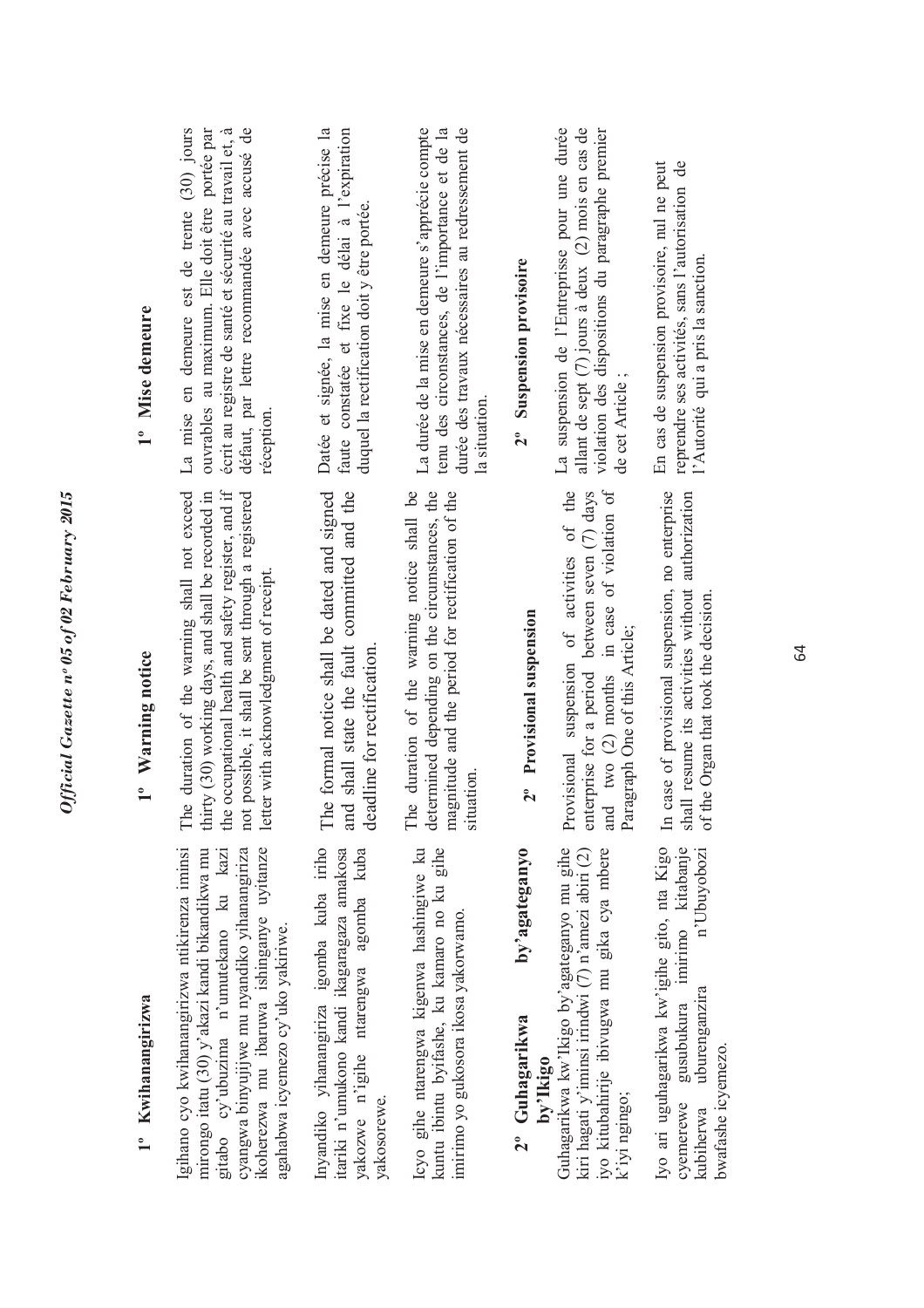### **3º Gufunga ikigo burundu**  3° Gufunga ikigo burundu

Gufunga burundu kw'lkigo bikorwa iyo mu Gufunga burundu kw'Ikigo bikorwa iyo mu gihe cyo guhagarikwa by'agateganyo, by'agateganyo, kitashoboye kubahiriza ibisabwa. kitashoboye kubahiriza ibisabwa. guhagarikwa  $C<sub>NO</sub>$ gihe<br>S

#### Ingingo ya 14: Ibihano byo mu rwego **Ingingo ya 14: Ibihano byo mu rwego rw'akazi mu nzego za Leta**  rw'akazi mu nzego za Leta

Minisitiri ufite ubuzima n'umutekano ku kazi Minisitiri ufite ubuzima n'umutekano ku kazi mu nshingano ze, amaze gushyikirizwa raporo mu nshingano ze, amaze gushyikirizwa raporo y'igenzura igaragaza ibigo bya Leta bitubahiriza ubuzima n'umutekano ku kazi, asaba ikigo cya Leta munyandiko kubahiriza ubuzima y'igenzura igaragaza ibigo bya Leta bitubahiriza ubuzima n'umutekano ku kazi, asaba ikigo cya ubuzima Leta munyandiko kubahiriza n'umutekano ku kazi. n'umutekano ku kazi.

yo Ikigo cya Leta cyasabwe kuzuza ibisabwa Iyo Ikigo cya Leta cyasabwe kuzuza ibisabwa ku by'ubuzima n'umutekano ku Kazi ku by'ubuzima n'umutekano ku Kazi kitabishyize mu bikorwa, Minisitiri ufite kitabishyize mu bikorwa, Minisitiri ufite Jbuzima n'Umutekano ku Kazi mu nshingano ze, asaba mu nyandiko Minisitiri w'Intebe gufatira Umuyobozi w'Ikigo cya Leta ibihano Ubuzima n'Umutekano ku Kazi mu nshingano gufatira Umuyobozi w'Ikigo cya Leta ibihano ze, asaba mu nyandiko Minisitiri w'Intebe yo mu rwego rw'akazi. byo mu rwego rw'akazi.

### Ingingo ya 15: Ivanwaho ry'ingingo **Ingingo ya 15: Ivanwaho ry'ingingo**  zinyuranyije n'iri teka **zinyuranyije n'iri teka**

teka rya Minisitiri n° 01 ryo kuwa 17/05/2012 Iteka rya Minisitiri n° 01 ryo kuwa 17/05/2012 n'Umutekano ku Kazi n'imikorere yazo n'ingingo zose z'amateka abanziriza iri kandi rigena ishyirwaho rya Komite z'Ubuzima rigena ishyirwaho rya Komite z'Ubuzima n'ingingo zose z'amateka abanziriza iri kandi n'Umutekano ku Kazi n'imikorere yazo zinyuranyije na ryo bivanyweho. zinyuranyije na ryo bivanyweho.

### 3° Closing of the enterprise **3º Closing of the enterprise**

Closing of the enterprise occurs in case of failure Closing of the enterprise occurs in case of failure to address the issues during the provisional to address the issues during the provisional suspension. suspension.

### Article 14: Administrative sanctions in public **Article 14: Administrative sanctions in public institutions**

The Minister having occupational health and safety at workplace in his/her attributions, after The Minister having occupational health and safety at workplace in his/her attributions, after receiving inspection report on public institutions receiving inspection report on public institutions non-complying with occupational health and non-complying with occupational health and safety, shall request in writing the public institution to comply with occupational health institution to comply with occupational health safety, shall request in writing the public and safety.

request in writing the Prime Minister to impose If the Public Institution fails to comply with If the Public Institution fails to comply with Occupational Health and Safety Standards as requested, the Minister having Occupational Health and Safety in his/her attributions, shall Health and Safety in his/her attributions, shall request in writing the Prime Minister to impose administrative sanctions to the Head of Public administrative sanctions to the Head of Public Occupational Health and Safety Standards as requested, the Minister having Occupational Institution.

# **Article 15: Repealing provision Article 15: Repealing provision**

of 17/05/2012 functioning of Occupational health and safety committees and all prior provisions contrary to Ministerial Order n° 01 of 17/05/2012 determining modalities of establishing and determining modalities of establishing and functioning of Occupational health and safety committees and all prior provisions contrary to Ministerial Order n° 01 this order are hereby repealed. this order are hereby repealed.

La suspension définitive de l'Etablissement est décidée en cas de non-respect des exigences lui suspension imposées pendant la période de suspension **3º Suspension définitive de l'établissement**  La suspension définitive de l'Etablissement est décidée en cas de non-respect des exigences lui 3° Suspension définitive de l'établissement imposées pendant la période de provisoire d'activité. provisoire d'activité.

#### **Article 14: Sanctions administratives dans**  Article 14: Sanctions administratives dans les institutions publiques **les institutions publiques**

Le Ministre ayant la santé et sécurité au travail dans ses attributions, après avoir reçu le rapport d'inspection sur les institutions le rapport d'inspection sur les institutions publiques pour non-conformité avec la santé et sécurité au travail, demande par écrit à et sécurité au travail, demande par écrit à l'institution publique de se conformer aux Le Ministre ayant la santé et sécurité au travail dans ses attributions, après avoir reçu publiques pour non-conformité avec la santé l'institution publique de se conformer aux normes y relatives. normes y relatives.

Si l'institution publique ne parvient pas à se conformer aux normes de santé et sécurité au travail, le Ministre ayant la santé et la sécurité au travail dans ses attributions doit demander par écrit au Premier Ministre pour imposer des sanctions administratives au Si l'institution publique ne parvient pas à se conformer aux normes de santé et sécurité au travail, le Ministre ayant la santé et la sécurité au travail dans ses attributions doit demander par écrit au Premier Ministre pour imposer des sanctions administratives au Chef de l'Institution. Chef de l'Institution.

### **Article 15: Disposition abrogatoire Article 15: Disposition abrogatoire**

L'Arrêté Ministériel n° 01 du 17/05/2012 L'Arrêté Ministériel n° 01 du 17/05/2012 déterminant les modalités de mise en place et de déterminant les modalités de mise en place et de fonctionnement des comités de santé et sécurité au fonctionnement des comités de santé et sécurité au travail et toutes les dispositions antérieures travail et toutes les dispositions antérieures contraires au présent arrêté sont abrogées. contraires au présent arrêté sont abrogées.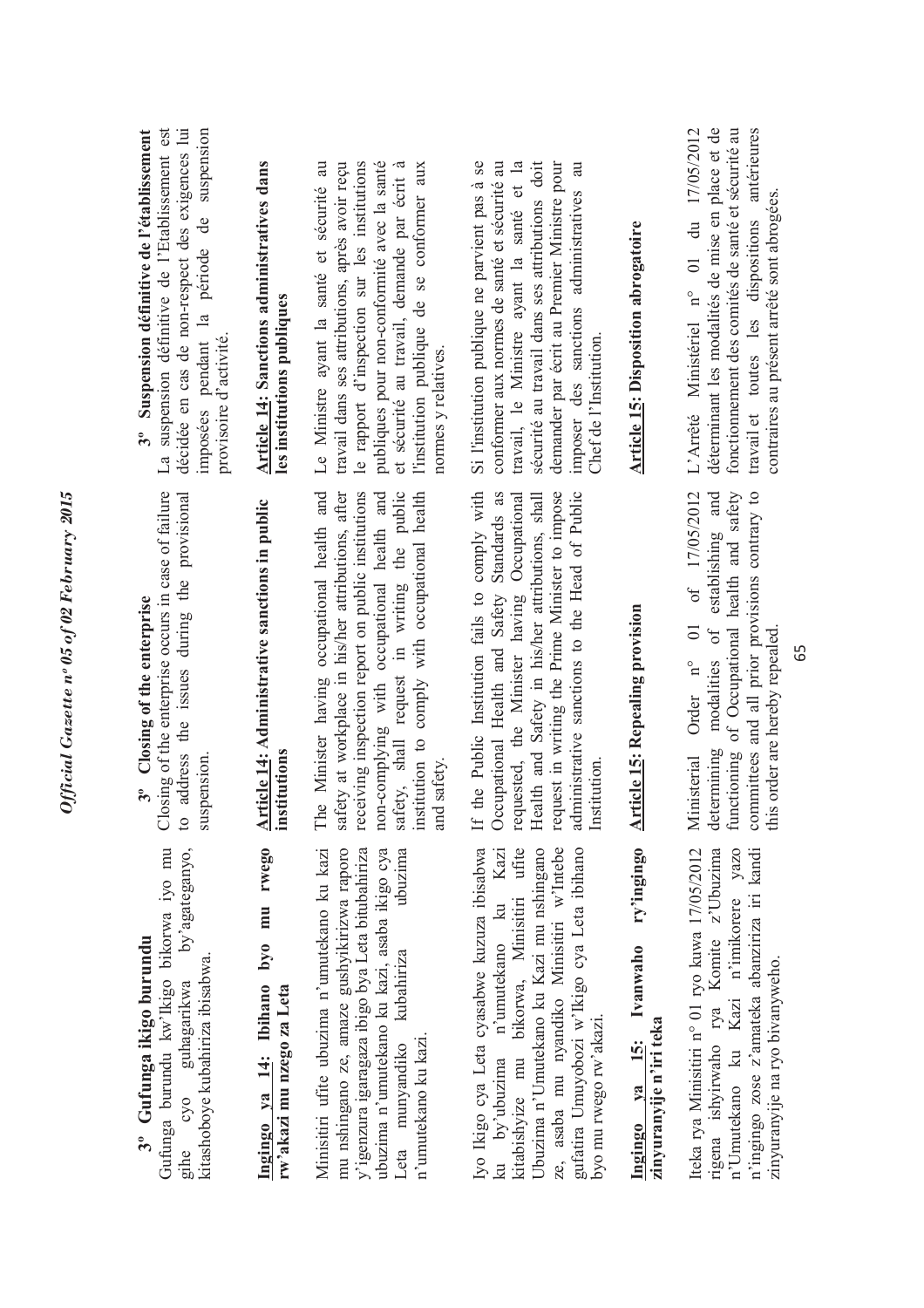| Ingingo ya 16: Igihe iteka ritangira<br>gukurikizwa                                                              | <b>Article 16: Commencement</b>                                                                                                             | Article 16: Entrée en vigueur                                                                                      |
|------------------------------------------------------------------------------------------------------------------|---------------------------------------------------------------------------------------------------------------------------------------------|--------------------------------------------------------------------------------------------------------------------|
| Iri teka ritangira gukurikizwa ku munsi<br>ritangarijweho mu Igazeti ya Leta ya<br>Repubulika y'u Rwanda.        | This Order shall come into force on the date of<br>publication in the Official Gazette of the<br>its publication in the Republic of Rwanda. | Le présent arrêté entre en vigueur le jour de sa<br>publication au Journal Officiel de la République<br>du Rwanda. |
| Kigali, ku wa 15/01/2015                                                                                         | Kigali, on 15/01/2015                                                                                                                       | Kigali, le 15/01/2015                                                                                              |
| Minisitiri w'Abakozi ba Leta n'Umurimo<br>Judith UWIZEYE<br>$(\hat{\mathbf{s}}\hat{\mathbf{e}})$                 | Minister of Public Service and Labour<br>Judith UWIZEYE<br>(sé)                                                                             | Ministre de la Fonction Publique et du Travail<br>Judith UWIZEYE<br>$(\hat{s}\hat{e})$                             |
| Bibonywe kandi bishyizweho Ikirango<br>cya Repubulika:                                                           | Seen and sealed with the Seal of the Republic:                                                                                              | Vu et scellé du Sceau de la République:                                                                            |
| Minisitiri w'Ubutabera/Intumwa Nkuru ya Leta<br><b>BUSINGYE Johnston</b><br>$(\hat{\mathbf{s}}\hat{\mathbf{e}})$ | <b>BUSINGYE Johnston</b><br>Minister of Justice/Attorney General<br>(sé)                                                                    | Ministre de la Justice/Garde des Sceaux<br><b>BUSINGYE Johnston</b><br>(se)                                        |
|                                                                                                                  |                                                                                                                                             |                                                                                                                    |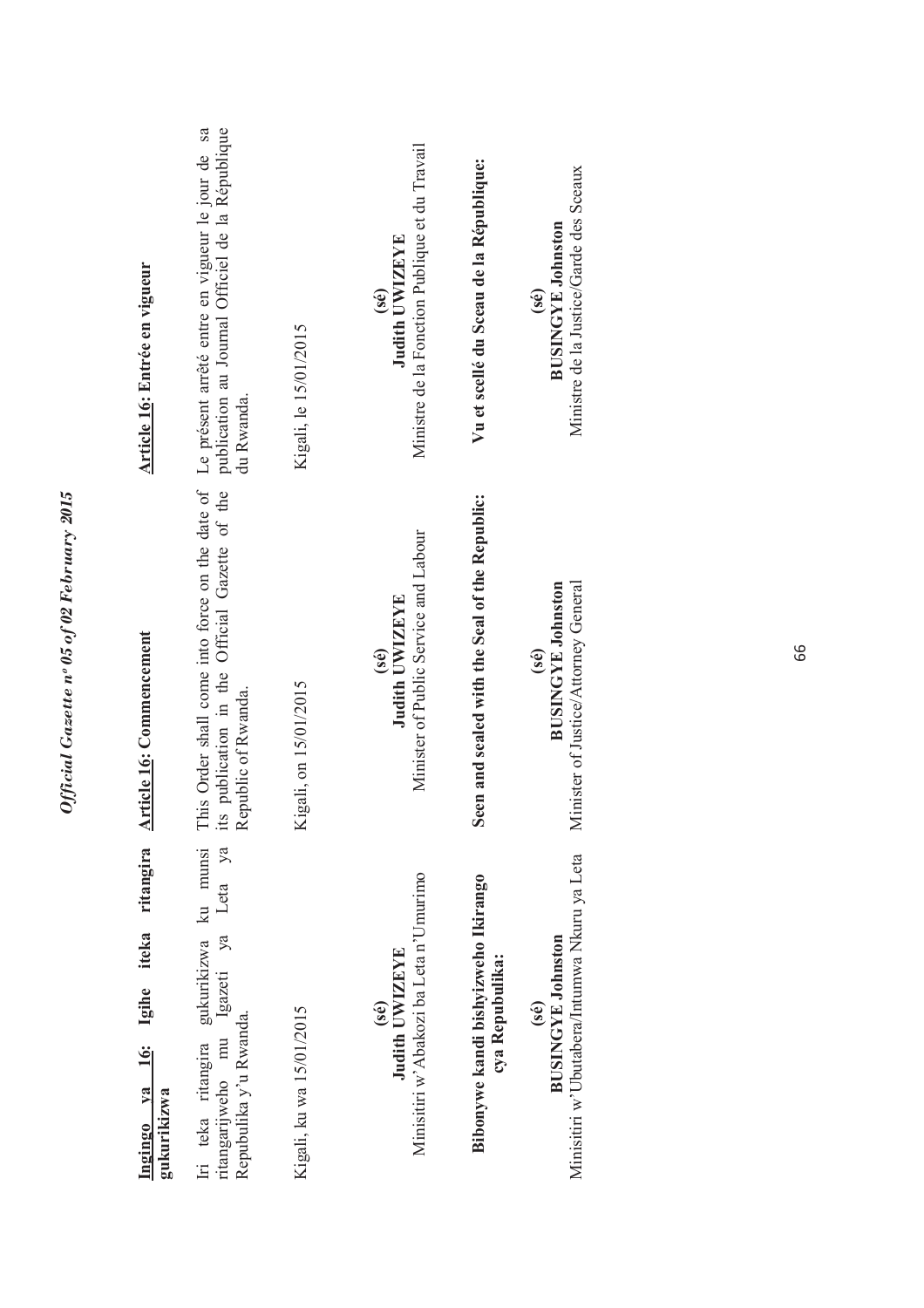**RYA** MINISITIRI Nº01/Mifotra/15 RYO KU WA RIGENA ISHYIRWAHO RYA KOMITE Z'UBUZIMA N'UMUTEKANO **UMUGEREKA W'ITEKA RYA MINISITIRI N°01/Mifotra/15 RYO KU WA RIGENA ISHYIRWAHO RYA KOMITE Z'UBUZIMA N'UMUTEKANO**  KU KAZI N'IMIKORERE YAZO **KU KAZI N'IMIKORERE YAZO WITEKA UMUGEREKA** 

OF OCCUPATIONAL HEALTH AND ORDER ESTABLISHING AND FUNCTIONING **ANNEX TO MINISTERIAL ORDER**  MODALITIES OF **DETERMINING MODALITIES OF ESTABLISHING AND FUNCTIONING OF OCCUPATIONAL HEALTH AND**  ANNEX TO MINISTERIAL N°01/Mifotra/15 OF 15/01/2015 **N°01/Mifotra/15 OF 15/01/2015 SAFETY COMMITTEES**  SAFETY COMMITTEES DETERMINING

**N°01/Mifotra/15 DU 15/01/2015**   $\begin{tabular}{ll} \bf{MISE} & \bf{EN} & \bf{PLACE} & \bf{ET} & \bf{DE} \\ \bf{FONCTIONNEMENT DES COMITES DE} \end{tabular}$ **MISE EN PLACE ET DE FONCTIONNEMENT DES COMITES DE ANNEXE A L'ARRETE MINISTERIEL**  15/01/2015 **DETERMINANT LES MODALITES DE**  ANNEXE A L'ARRETE MINISTERIEL DETERMINANT LES MODALITES DE SANTE ET SECURITE AU TRAVAIL **SANTE ET SECURITE AU TRAVAIL**DU N°01/Mifotra/15

|                                                                                     | IBIKORESHO BIGOMBA KUBA BIRI MU GASANDUKU K'UBUTABAZI BW'IBANZE |                |
|-------------------------------------------------------------------------------------|-----------------------------------------------------------------|----------------|
| <b>IBIKORESHO</b>                                                                   | UKO BIGOMBA KUBA BIMEZE                                         | <b>UMUBARE</b> |
|                                                                                     | <b>IBIKORESHO BYO MU BIRO</b>                                   |                |
| Urutonde rw'ibikoresho by'ubutabazi bw'ibanze                                       |                                                                 |                |
| zakwifashishwa mu gihe cy'ubutabazi bwihutirwa<br>Urutonde rwa numero zo guhamagara |                                                                 |                |
| Ikaramu                                                                             |                                                                 |                |
| Ikayi cyangwa igitabo cyo kwandikamo                                                | Foruma A5                                                       |                |
|                                                                                     | <b>IBIKORESHO BY'URUMURI</b>                                    |                |
| Isitimu cyangwa itoroshi                                                            | Nto                                                             |                |
| Bateri                                                                              | 1.5 V                                                           | 4              |
| Imyambi y'ikibiriti                                                                 |                                                                 | l agakarito    |
| Buji                                                                                | mm 45x110                                                       | 5              |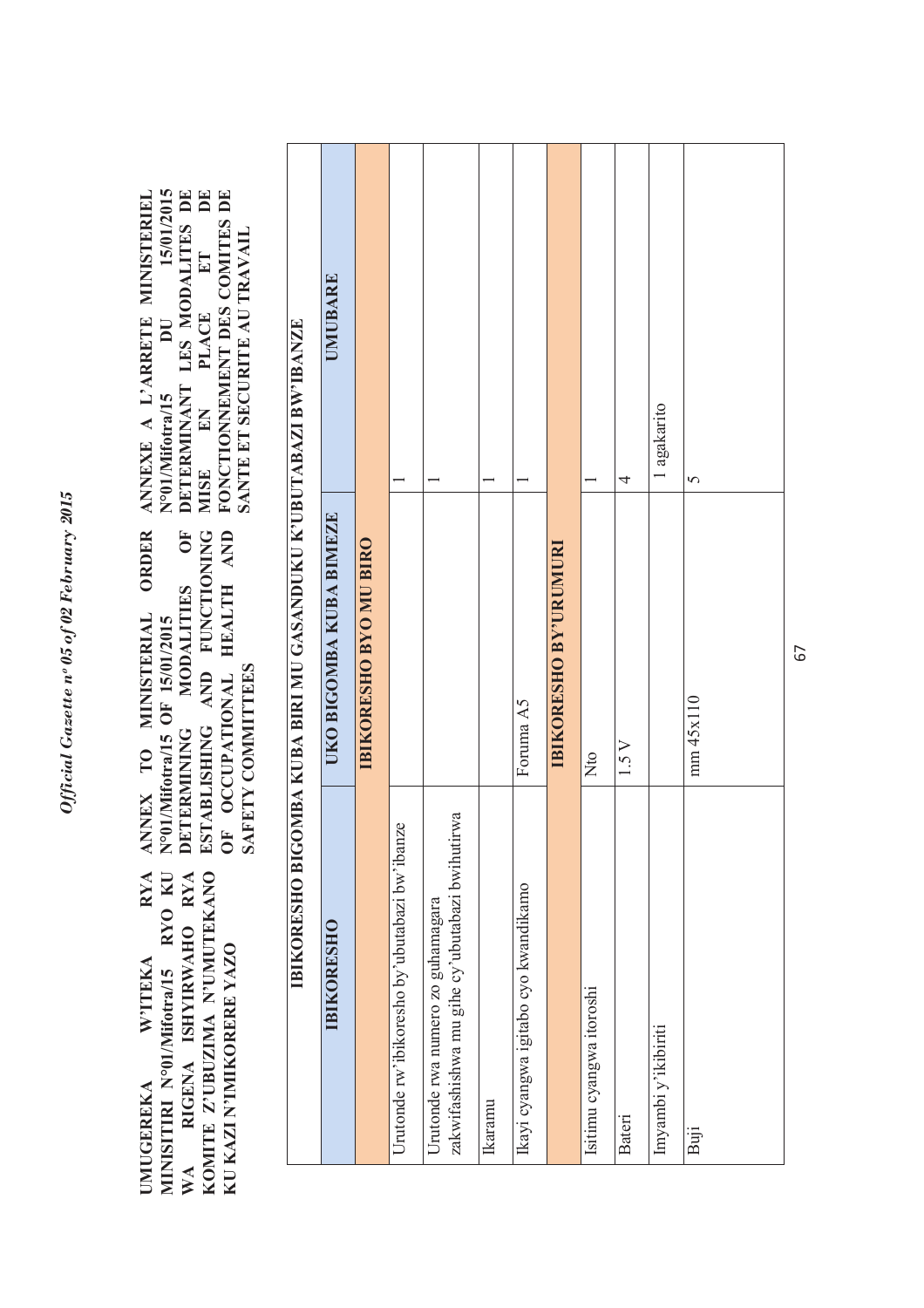| IBIKORESHO BY'ISUKU N'IBIKENERWA MU KWIRINDA GUKWIRAKWIZA UDUKOKO DUTERA INDWARA |                                                       |                   |
|----------------------------------------------------------------------------------|-------------------------------------------------------|-------------------|
| Igikoresho kirimo amazi                                                          | ml 250                                                |                   |
| Isabuni                                                                          | g 200                                                 |                   |
| Igitambaro cyo kwihanagura amazi (isume)                                         | cm 60x30                                              | $\mathbf{\Omega}$ |
| Sterile and non sterile gloves                                                   | Ingano zitandukanye                                   | $\supseteq$       |
| Antiseptic solution                                                              | ml 200                                                |                   |
| Vaseline gauzes                                                                  | cm $10 \times 10$                                     | $\equiv$          |
| Non sterile gauzes                                                               | cm 10x20                                              | 50                |
| Sterile gauzes                                                                   | cm 10x10                                              | 25                |
| Adhesive bands (siparadara)                                                      |                                                       |                   |
| Ibipfuko bigenewe guhita bikoreshwa                                              | Ingano zitandukanye                                   | Agakarito 1       |
| <b>BIKORESHO BYIFASHISH</b>                                                      | WA MU GUSYIRAHO BANDE NO KUBUZA URUGINGO KUNYEGANYEGA |                   |
| Gauze bandages                                                                   | $cm 8 \times m 4$                                     | 15                |
| Elastic bandages                                                                 | cm $10 \times m$ 5                                    | $\overline{15}$   |
| Triangular bandages                                                              |                                                       | $\overline{ }$    |
| Arm sling                                                                        |                                                       |                   |
| Safety blanket (uburingiti)                                                      | cm 35 x 45                                            | $\mathcal{L}$     |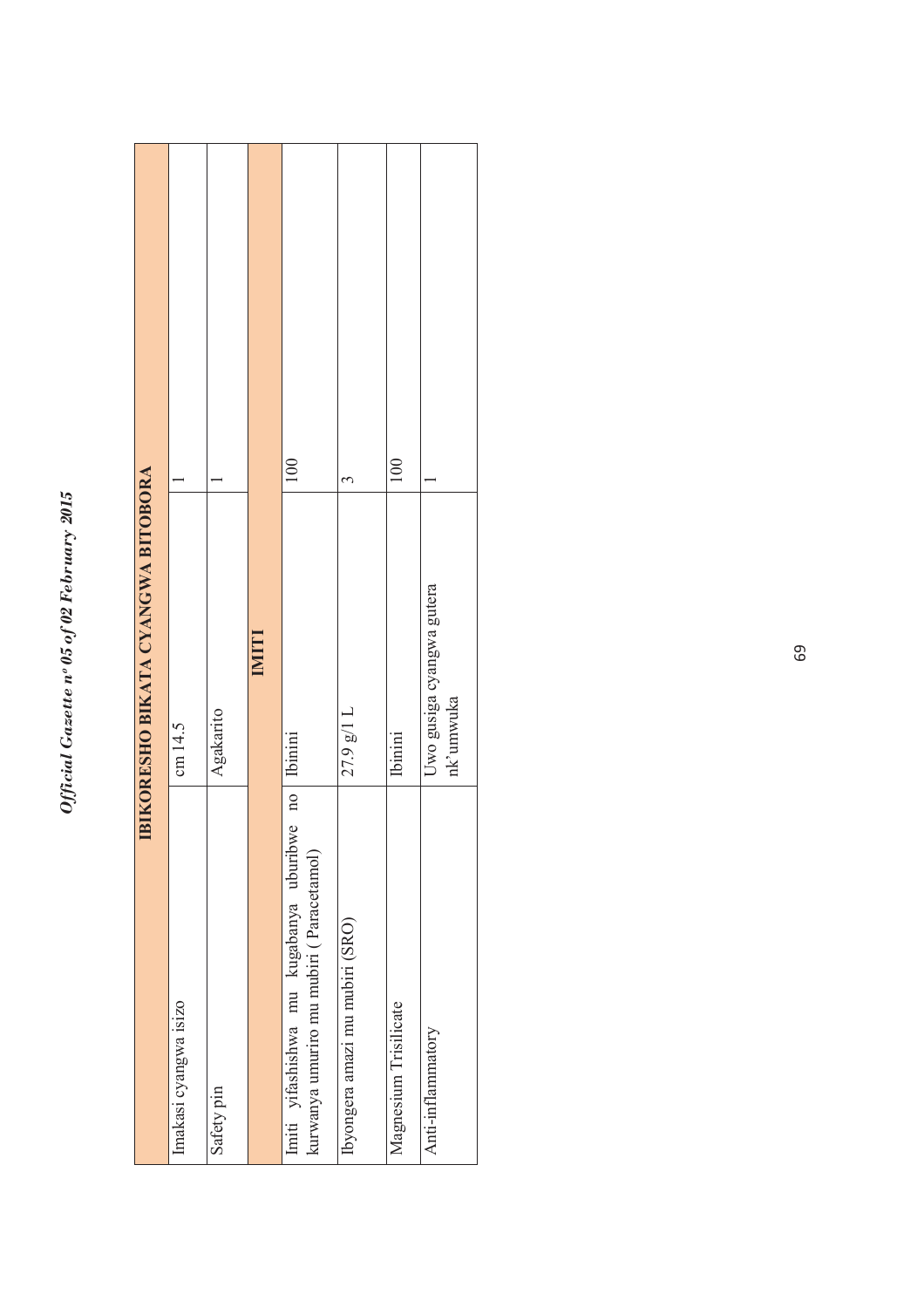| MATERIAL                                         | <b>CHARACTERISTICS</b>                          | QUANTITY     |
|--------------------------------------------------|-------------------------------------------------|--------------|
|                                                  | ADMINISTRATIVE MATERIAL                         |              |
| List of the first aid material                   |                                                 |              |
| List of the contact numbers in case of emergence |                                                 |              |
| Pen                                              |                                                 |              |
| Notebooks                                        | Format A5                                       |              |
|                                                  | <b>LIGHT STUFF</b>                              |              |
| Torch                                            | Small                                           |              |
| <b>Batteries</b>                                 | 1.5 V                                           | 4            |
| Match box                                        |                                                 |              |
| Candles                                          | mm 45x110                                       | $\sigma$     |
|                                                  | HYGIENIC, DISINFECTION AND PROTECTION MATERIALS |              |
| Water container                                  | $250$ ml                                        |              |
| Soap                                             | 200 <sub>g</sub>                                |              |
| Towel                                            | $60x30$ cm                                      | $\mathbf{C}$ |
| Sterile and non sterile gloves                   | Different sizes                                 | $\equiv$     |
| Antiseptic solution                              | $200$ ml                                        |              |
| Vaseline gauzes                                  | $10 \text{ cm} \times 10 \text{ cm}$            | $\equiv$     |
| Non sterile gauzes                               | $10x20$ cm                                      | 50           |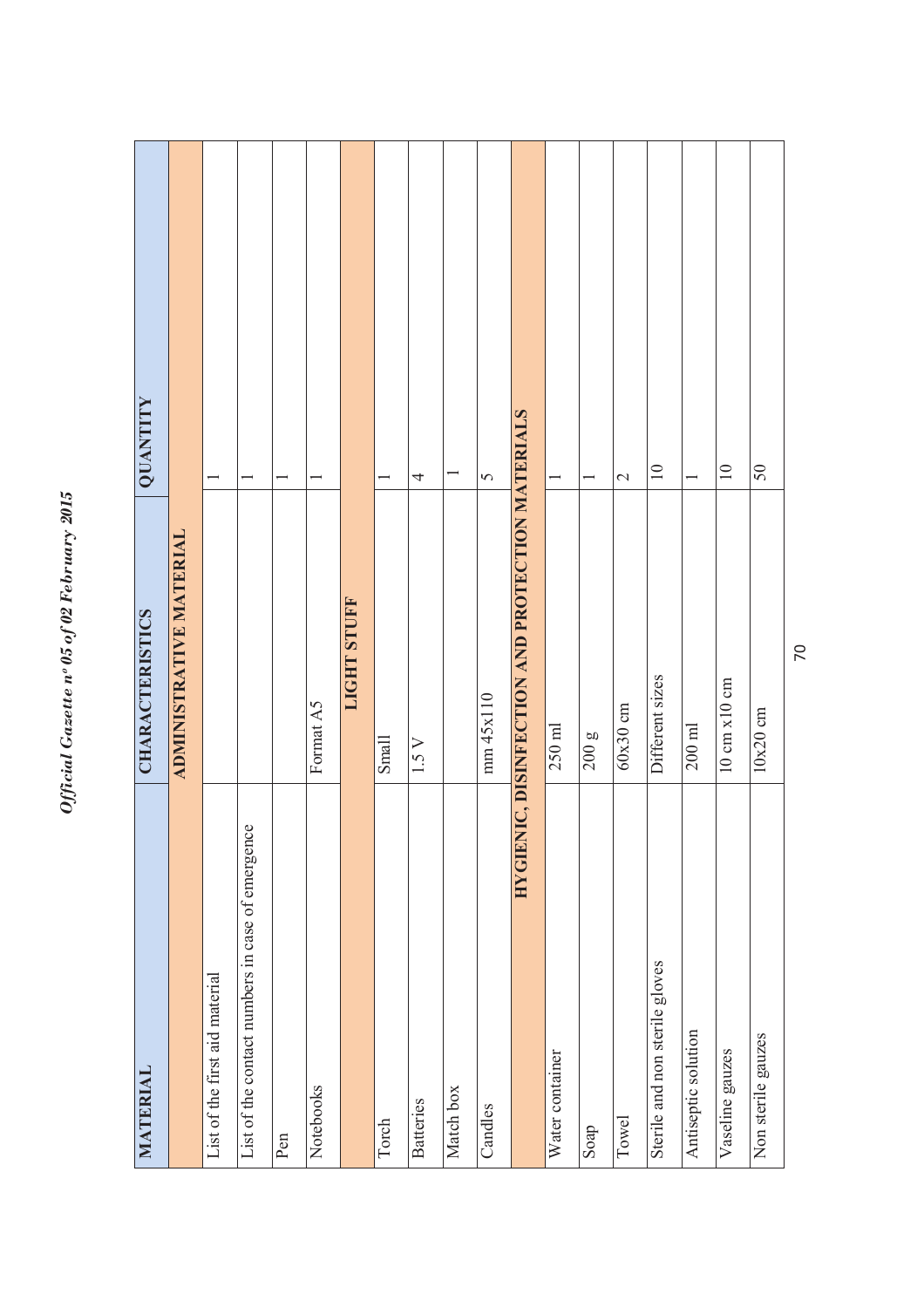| Sterile gauzes                         | $10x10$ cm                              | 25             |
|----------------------------------------|-----------------------------------------|----------------|
| Adhesive bands                         |                                         |                |
| Dressing ready for use                 | Different size                          | 1 box          |
|                                        | MATERIAL FOR BANDAGE AND IMMOBILISATION |                |
| Gauze bandages                         | $8 \text{ cm} \times 4 \text{ m}$       | 15             |
| Elastic bandages                       | $10 \text{ cm} \times 5 \text{ m}$      | 15             |
| Triangular bandages                    |                                         | $\overline{ }$ |
| Arm sling                              |                                         |                |
| Safety blanket                         | $35 \times 45$ cm                       | $\mathcal{L}$  |
|                                        | INSTRUMENTS                             |                |
| Scissors                               | 14.5 cm                                 | 1 pair         |
| Safety pin                             | Box                                     |                |
|                                        | <b>DRUGS</b>                            |                |
| Analgesic - antipyretics (Paracetamol) | Tablets                                 | 100            |
| Oral rehydration solution              | $27.9$ g/l L                            | 3              |
| Magnesium Trisilicate                  | Tablets                                 | 100            |
| Anti-inflammatory                      | ointment or spray                       |                |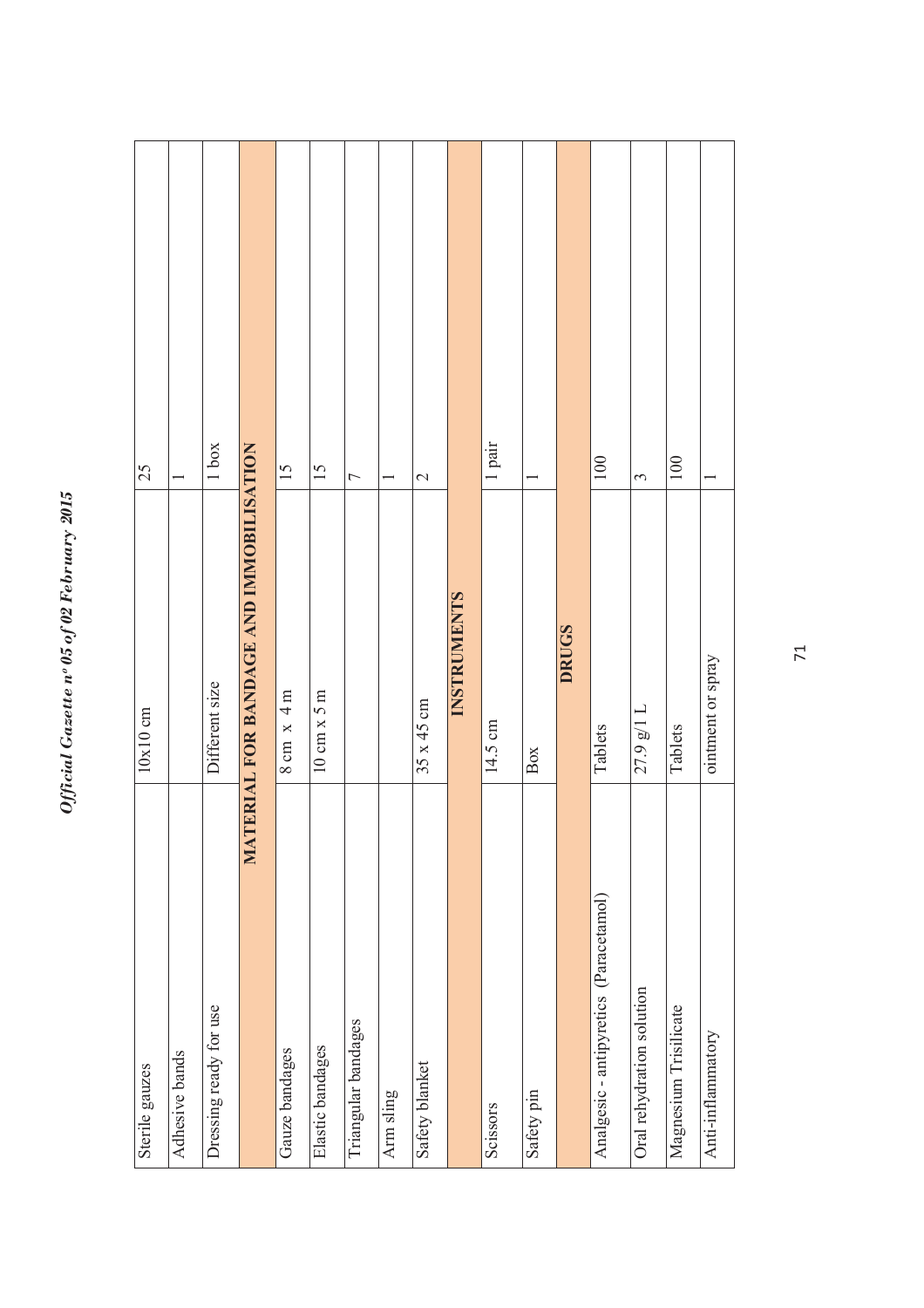| <b>MATERIEL</b>                               | CHARACTERISTIQUES                                                       | QUANTITE        |
|-----------------------------------------------|-------------------------------------------------------------------------|-----------------|
|                                               | Matériel administratif                                                  |                 |
| Liste de matériel de secours                  |                                                                         |                 |
| Liste des numéros de contact en cas d'urgence |                                                                         |                 |
| Stylo                                         |                                                                         |                 |
| Carnet                                        | Format A5                                                               |                 |
|                                               | MATERIEL D'ECLAIRAGE                                                    |                 |
| Lampe torche                                  | petite                                                                  |                 |
| Piles                                         | $1.5 V$                                                                 | 4               |
| Boîte d'allumettes                            |                                                                         |                 |
| Bougies                                       | $45x110$ mm                                                             | $\sigma$        |
|                                               | MATERIEL D'HYGIENE, DE DESINFECTION ET DE PROTECTION CONTRE L'INFECTION |                 |
| Flacon d'eau                                  | $250$ ml                                                                |                 |
| Savon                                         | 200g                                                                    |                 |
| Essuie-mains                                  | 60x30cm                                                                 | $\mathcal{L}$   |
| Gants stériles et non stériles                | de différentes tailles                                                  | $\overline{10}$ |
| Solution antiseptique                         | $200$ ml                                                                |                 |
| Tulle gras                                    | $10 \text{ cm} \times 10 \text{ cm}$                                    | $\overline{10}$ |
| Compresses non-stériles                       | $10x20$ cm                                                              | 50              |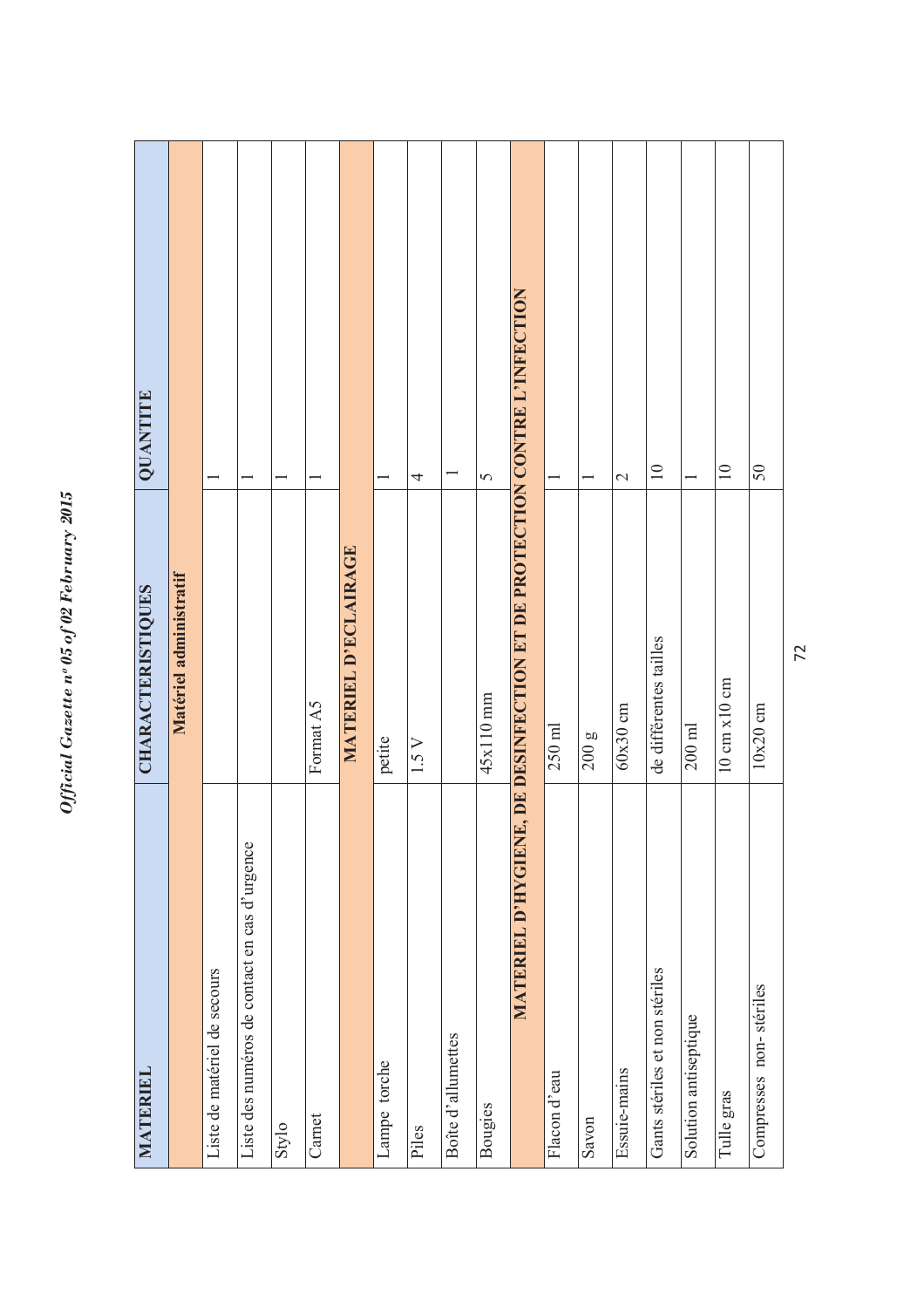| Compresses stériles                       | 10x10cm                                 | 25                       |
|-------------------------------------------|-----------------------------------------|--------------------------|
| Sparadrap                                 |                                         |                          |
| Pansements adhésifs prêts à l'emploi      | Boîte                                   |                          |
|                                           | MATERIEL DE BANDAGE ET D'IMMOBILISATION |                          |
| Bandes de gaze                            | $8 \text{ cm} \times 4 \text{ m}$       | 15                       |
| Bandes élastiques                         | $10 \text{ cm} \times 5 \text{ m}$      | 15                       |
| Bandages triangulaires                    |                                         | 7                        |
| Echarpe                                   |                                         |                          |
| Couverture en aluminium                   | $35 \times 45$ cm                       | $\overline{\mathcal{C}}$ |
|                                           | <b>INSTRUMENTS</b>                      |                          |
| Ciseaux                                   | 14.5 cm                                 | 1 paire                  |
| Epingles                                  | <b>Boîte</b>                            |                          |
|                                           | <b>MEDICAMENTS</b>                      |                          |
| Analgésique - antipyrétique (Paracétamol) | Comprimés                               | 100                      |
| Solution de réhydratation orale (SRO)     | Sachet 27.9 g/1 L                       | 3                        |
| Trisilicate de magnésium                  | Comprimés                               | 100                      |
| Anti-inflammatoire                        | Pommade ou spray                        |                          |